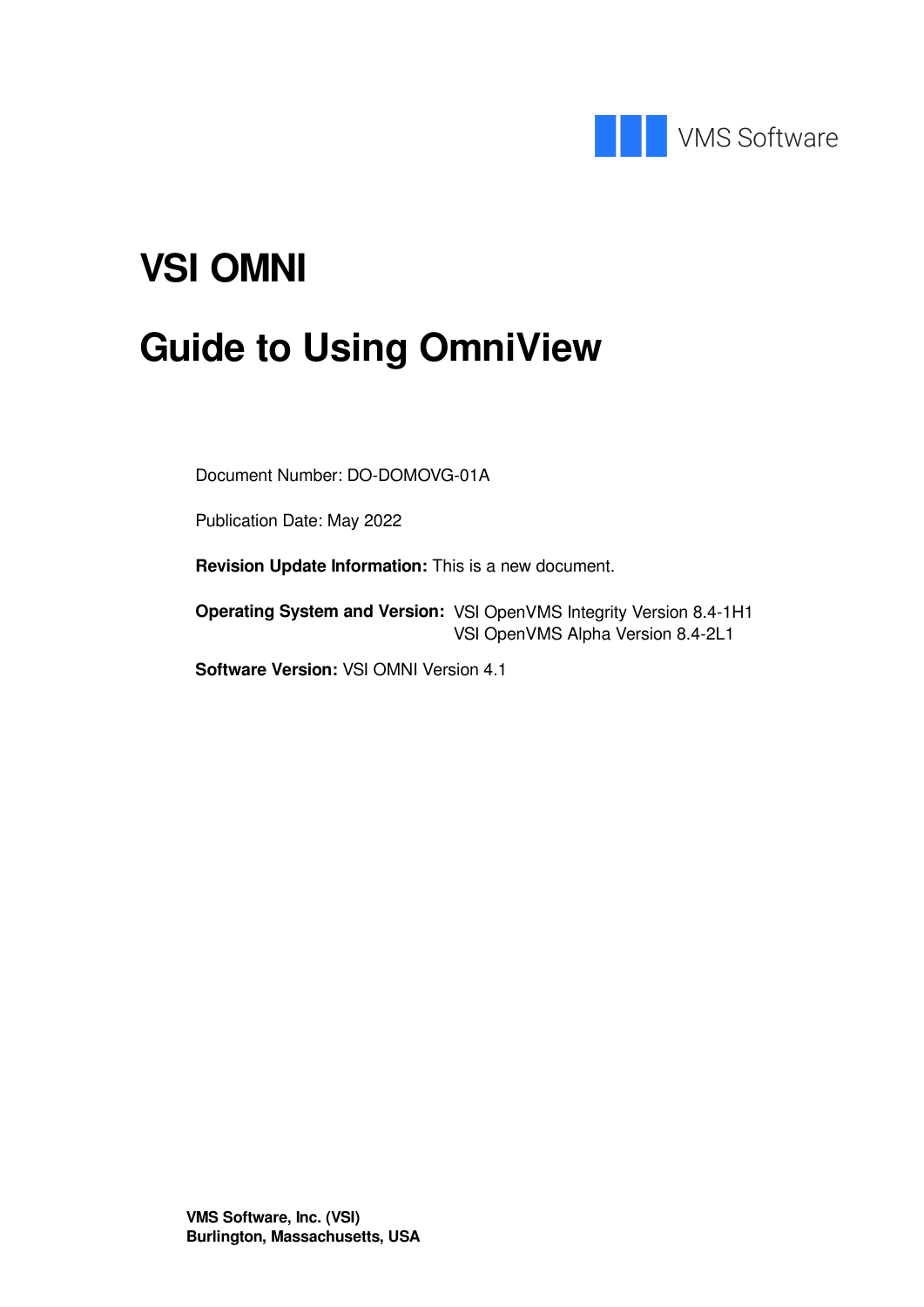## **Guide to Using OmniView**

**VMS Software** 

Copyright © 2022 VMS Software, Inc. (VSI), Burlington, Massachusetts, USA

### **Legal Notice**

Confidential computer software. Valid license from VSI required for possession, use or copying. Consistent with FAR 12.211 and 12.212, Commercial Computer Software, Computer Software Documentation, and Technical Data for Commercial Items are licensed to the U.S. Government under vendor's standard commercial license.

The information contained herein is subject to change without notice. The only warranties for VSI products and services are set forth in the express warranty statements accompanying such products and services. Nothing herein should be construed as constituting an additional warranty. VSI shall not be liable for technical or editorial errors or omissions contained herein.

HPE, HPE Integrity, HPE Alpha, and HPE Proliant are trademarks or registered trademarks of Hewlett Packard Enterprise.

Intel, Itanium and IA64 are trademarks or registered trademarks of Intel Corporation or its subsidiaries in the United States and other countries.

Java, the coffee cup logo, and all Java based marks are trademarks or registered trademarks of Oracle Corporation in the United States or other countries.

Kerberos is a trademark of the Massachusetts Institute of Technology.

Microsoft, Windows, Windows-NT and Microsoft XP are U.S. registered trademarks of Microsoft Corporation. Microsoft Vista is either a registered trademark or trademark of Microsoft Corporation in the United States and/or other countries.

Motif is a registered trademark of The Open Group

UNIX is a registered trademark of The Open Group.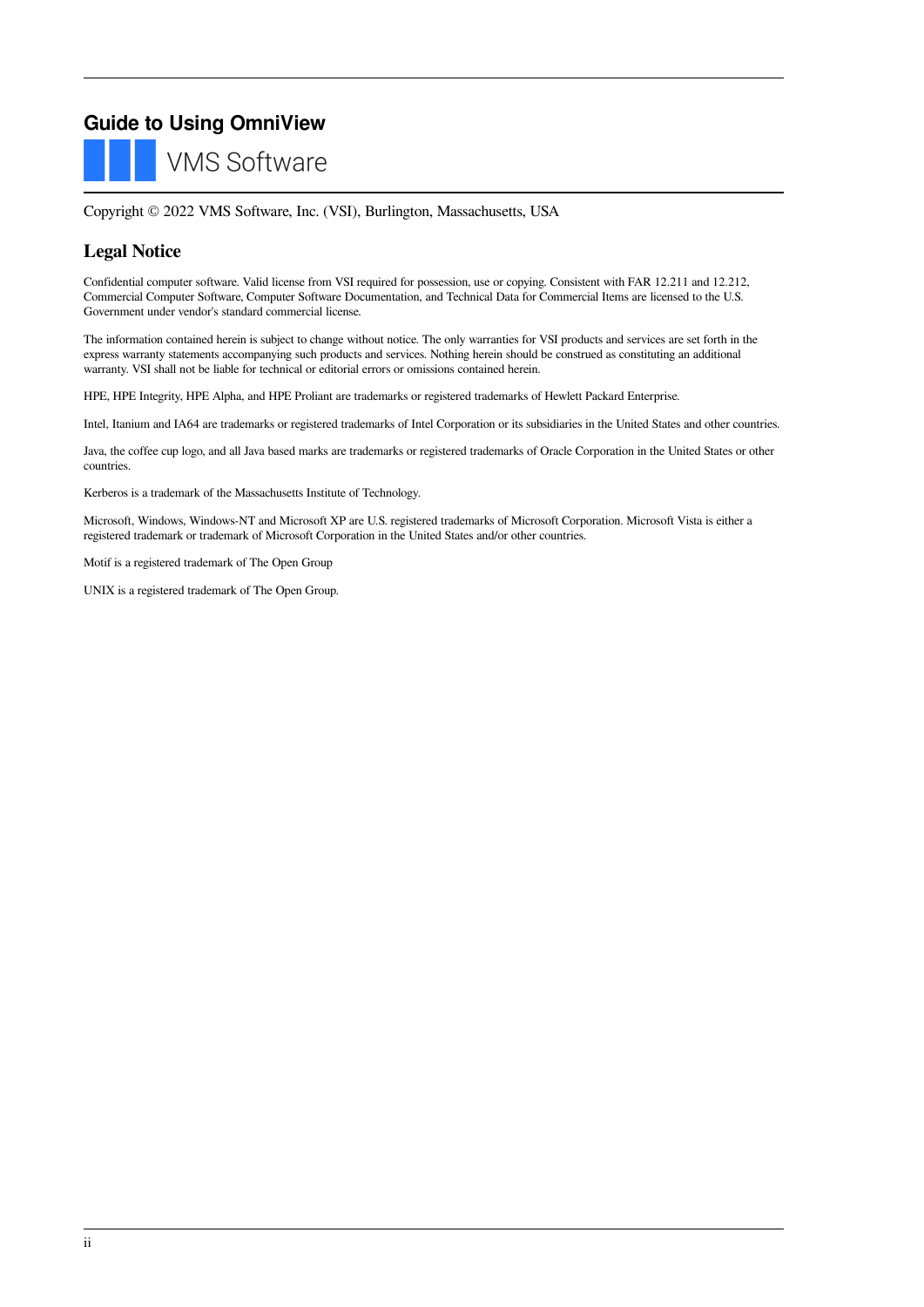| 1.3.4.1. Exiting an OmniView Session Before Making a VMD Connection  8 |  |
|------------------------------------------------------------------------|--|
|                                                                        |  |
|                                                                        |  |
|                                                                        |  |
|                                                                        |  |
|                                                                        |  |
|                                                                        |  |
|                                                                        |  |
|                                                                        |  |
|                                                                        |  |
|                                                                        |  |
|                                                                        |  |
|                                                                        |  |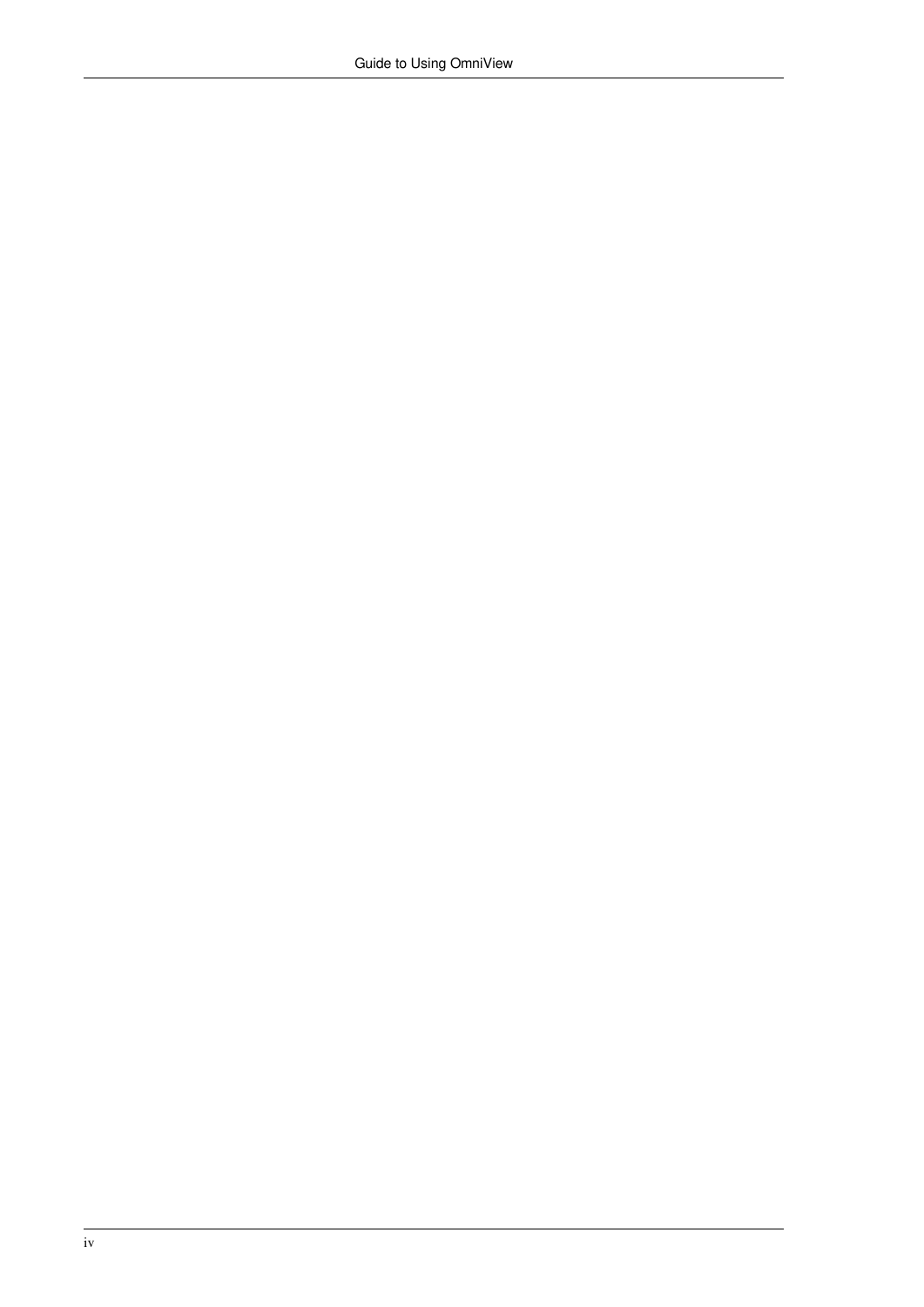# <span id="page-4-0"></span>**Preface**

This guide describes how OmniView can be used to display:

- Lists of objects that reside on a Virtual Manufacturing Device (VMD)
- The attributes of objects that reside on a VMD

The guide also describes how OmniView can be used to read and write the values of variables that reside on a VMD.

# <span id="page-4-1"></span>**1. Intended Audience**

This guide is intended primarily for an application developer who uses VSI OMNI to write applications for manufacturing devices; but the guide can also be helpful to a user who wants to quickly obtain information about objects that reside on a selected VMD. The OmniView user should be familiar with terminology used in the Manufacturing Message Specification (MMS) ISO Standard 9506.

# <span id="page-4-2"></span>**2. Document Structure**

This guide is structured as follows:

[Chapter](#page-6-0) 1 provides an introduction to OmniView.

[Chapter](#page-14-0) 2 explains how to use OmniView menus and text fields in conjunction with push buttons to display data associated with VMDs, Program Invocations, Domains, and Variables.

[Appendix](#page-30-0) A lists OmniView error messages.

# <span id="page-4-3"></span>**3. Associated Documents**

This document is part of the following online documentation set:

*VSI OMNI Application Programmer's Guide*

*VSI OMNI API Guide to Using OmniView*

*VSI OMNI Network Manager's Guide*

# <span id="page-4-4"></span>**4. OpenVMS Documentation**

The full VSI OpenVMS documentation set can be found on the VMS Software Documentation webpage at <https://docs.vmssoftware.com>

# <span id="page-4-5"></span>**5. Conventions**

The conventions found in the following table are used in this document.

| <b>Convention   Meaning</b> |                       |
|-----------------------------|-----------------------|
| Return                      | Press the Return key. |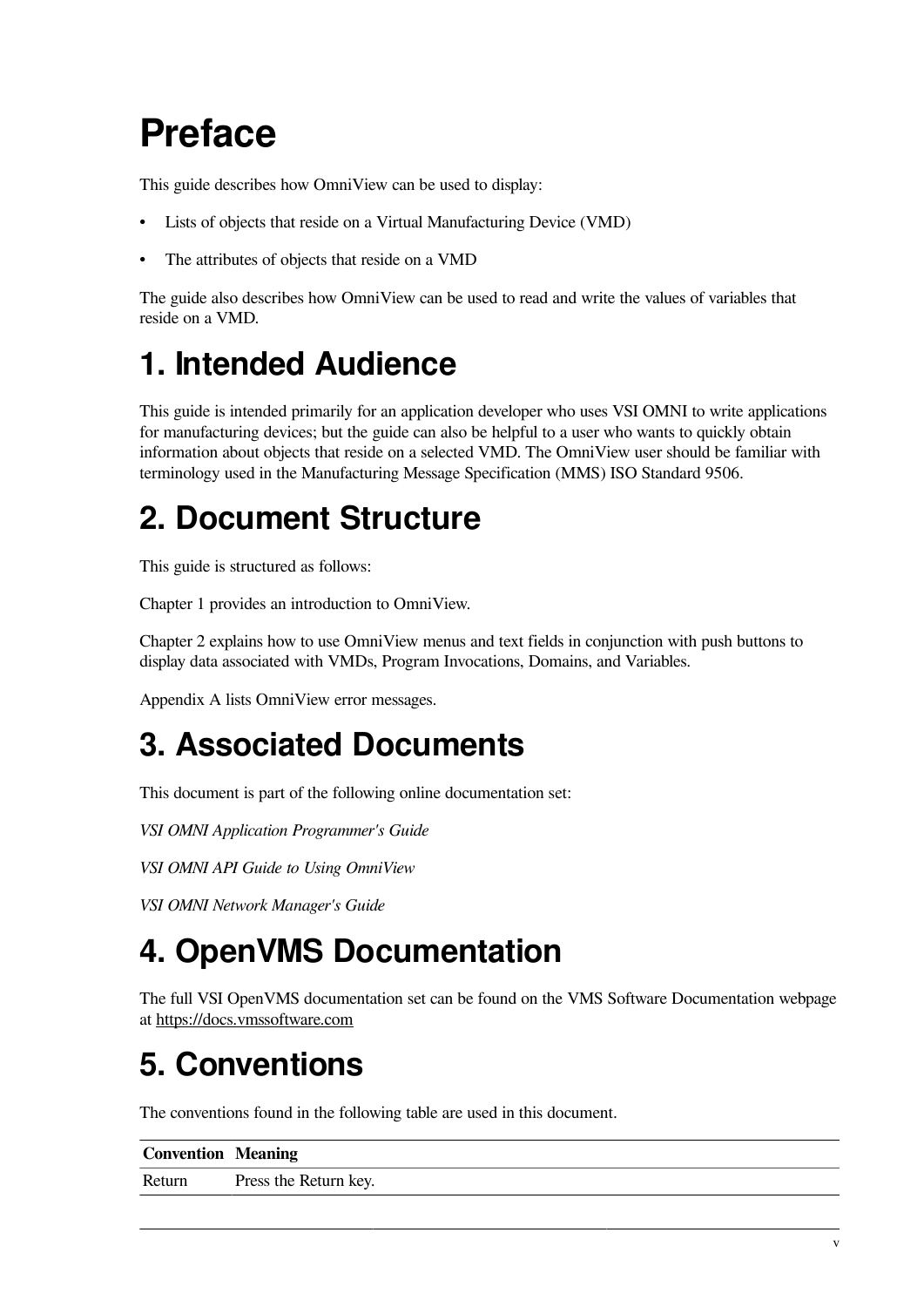| <b>Convention Meaning</b>    |                                                                                                                                                                                                                                                                            |  |  |  |  |  |
|------------------------------|----------------------------------------------------------------------------------------------------------------------------------------------------------------------------------------------------------------------------------------------------------------------------|--|--|--|--|--|
| <b>TYPE</b>                  | UPPERCASEAII uppercase letters in a command line indicate keywords that must be entered. You<br>can enter them in either uppercase or lowercase. You can use the first three characters to<br>abbreviate command keywords, or you can use the minimum unique abbreviation. |  |  |  |  |  |
| lowercase<br><i>ital-ics</i> | Lowercase italics in command syntax or examples indicate variables for which either you<br>or the system supplies a value.                                                                                                                                                 |  |  |  |  |  |
| $\lceil$                     | In examples showing VMS directory specifications, square brackets are a necessary part<br>of the specification, [ <i>directory-name</i> ].                                                                                                                                 |  |  |  |  |  |
|                              | In a procedure, square brackets in an inquiry enclose the default response for the inquiry.                                                                                                                                                                                |  |  |  |  |  |
| key                          | Press the specified key.                                                                                                                                                                                                                                                   |  |  |  |  |  |
| CTRL/x                       | While holding down the Ctrl key, press the key specified by $x$ .                                                                                                                                                                                                          |  |  |  |  |  |
|                              | Vertical ellipses (dots) in examples represent data that has been omitted.                                                                                                                                                                                                 |  |  |  |  |  |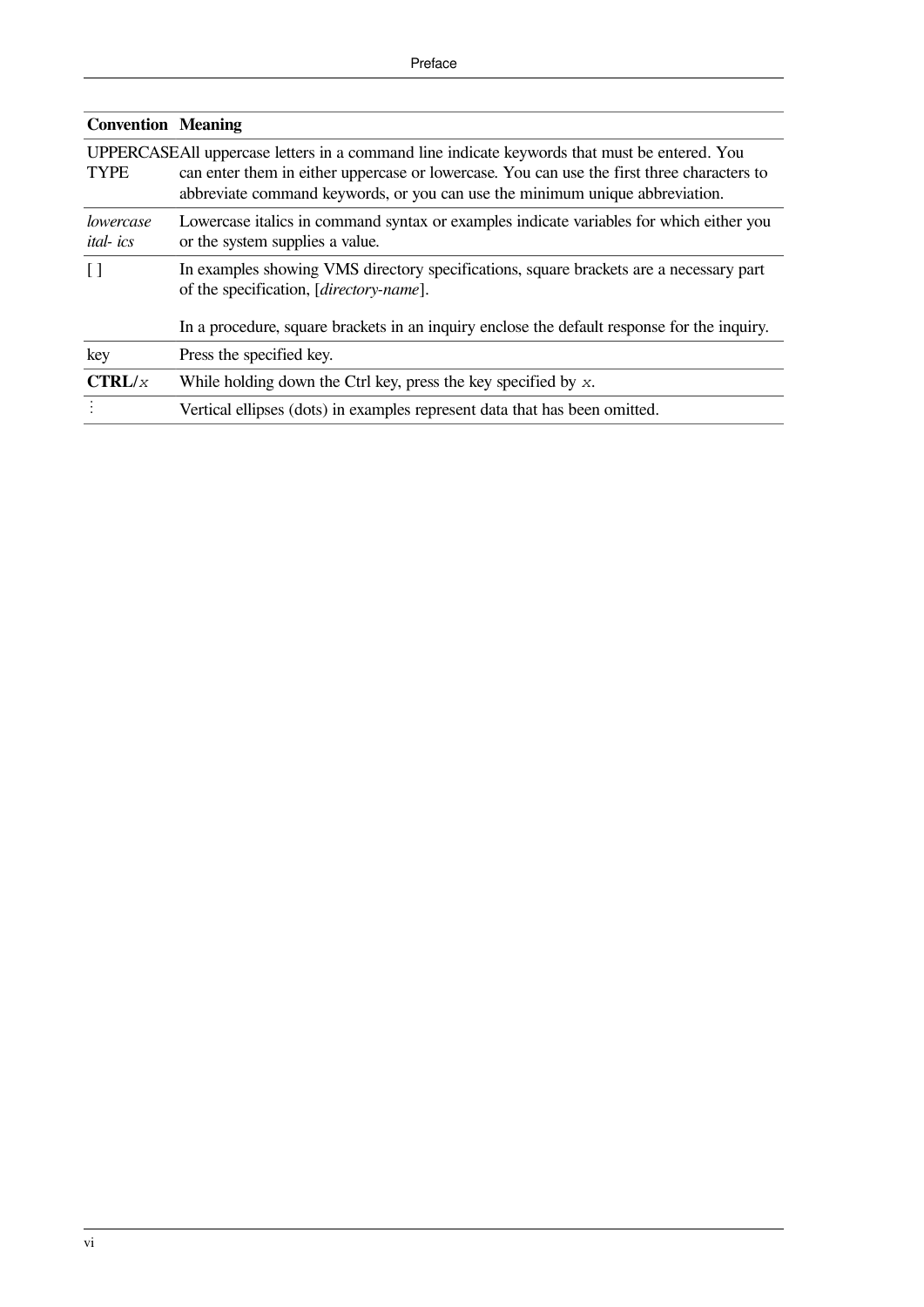# <span id="page-6-0"></span>**Chapter 1. Introduction to OmniView**

This chapter provides an overview of OmniView, explains how to invoke OmniView, and gets you started using OmniView.

## **Note**

To use OmniView, you should have a basic understanding of DECwindows.

# <span id="page-6-1"></span>**1.1. Overview of OmniView**

OmniView is a diagnostic tool that uses DECwindows and the VSI OMNI Application Programmer's Interface (API) to display data associated with a Virtual Manufacturing Device (VMD) and to write the values of Variables that reside on a VMD.

For OmniView to access data from a VMD, that VMD must be defined using the Omni Definition Facility (ODF). See the ODF chapter of the *VSI OMNI Network Manager's Guide* for information about how to define a VMD.

OmniView uses the API routine OMNI\$CONNECT to establish connections. As a default, OmniView does not provide a value for the "CallingVMD" parameter; however, you can provide a value by assigning a value to the logical OMNI\$VIEW\_CALLING\_VMD before OmniView is started. All attempts by OmniView to establish connections will use the value of this logical as the Calling VMD. For more information about the OMNI\$CONNECT routine, see the *VSI OMNI Application Programmer's Guide*.

If the value of the logical is not defined in ODF, then OmniView will not start up as usual but will display an appropriate message. The VMD name assigned to OmniView will not appear in OmniView's startup window nor will it appear in the dialog box that is used to establish connections.

The availability of OmniView options (displayed in the OmniView menus) is dependent on the MMS services supported by the selected VMD.

OmniView supports the following MMS services to the degree that VSI OMNI supports them:

- **Initiate**
- Conclude
- Abort
- **Identify**
- **Status**
- GetNameList
- GetCapabilityList
- GetDomainAttributes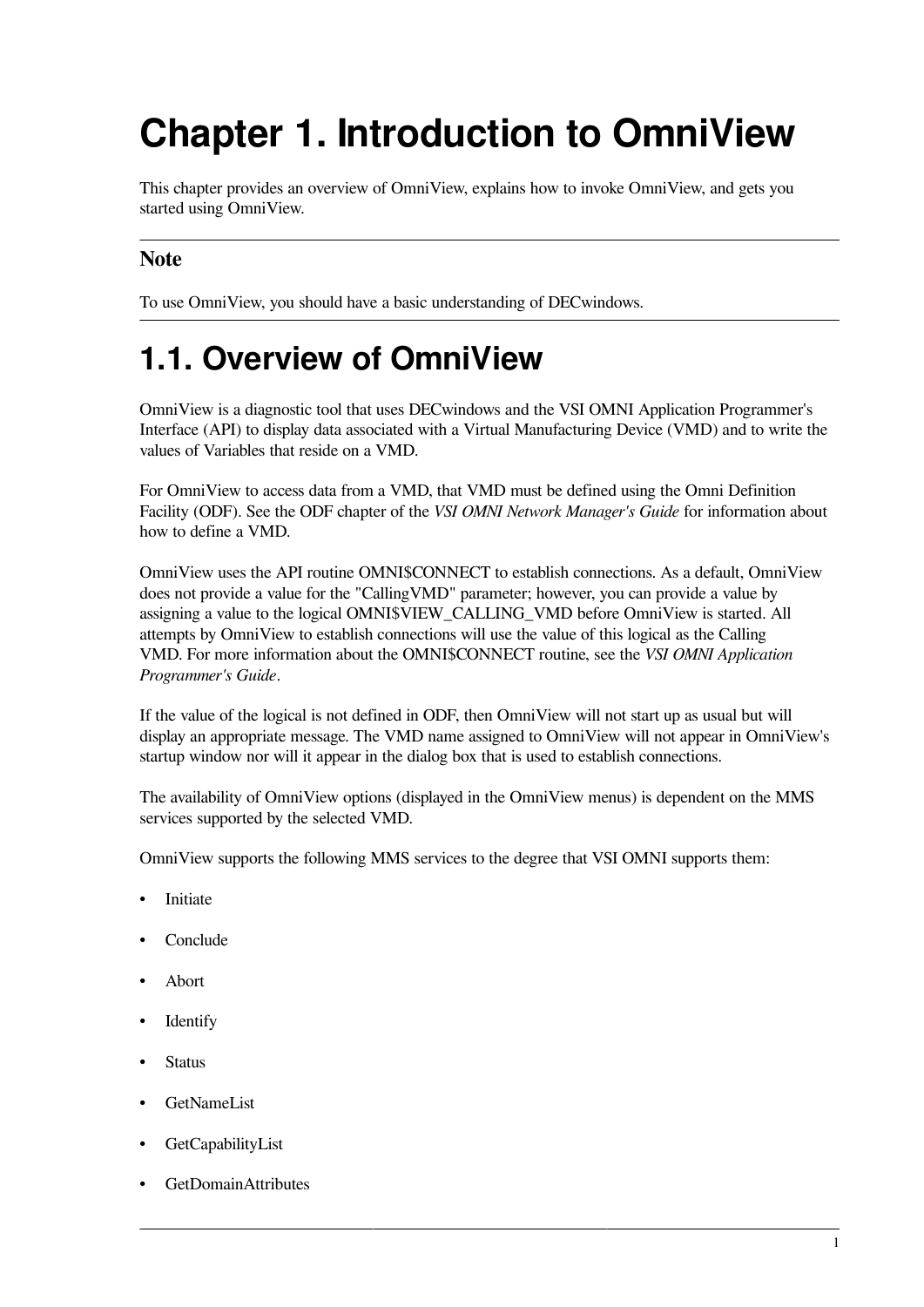- GetProgramInvocationAttributes
- GetVariableAccessAttributes
- Read
- **Write**
- **Start**
- Stop
- Reset

<span id="page-7-0"></span>For information about these MMS services, see the *VSI OMNI Application Programmer's Guide*.

# **1.2. Running OmniView**

Once a VMD has been defined by the ODF, you can run OmniView by doing the following:

- 1. Determine that VSI OMNI has been started on the node that will run OmniView.
- 2. Enter a workstation/DECwindows environment.
- 3. Create a DECterm window and at the DCL prompt (\$), enter the following command:

\$ run sys\$system:omni\$view

### **Note**

In a DECwindows environment, you can run applications on remote processors for display in windows on your workstation. Thus you can run an application that demands a large amount of computing power on a processor best suited for that task and display that application in a window on your workstation.

# <span id="page-7-1"></span>**1.3. Getting Started with OmniView**

The following sections describe the makeup of the OmniView startup window, how to get a main OmniView window, the components of a main OmniView window, and how to conclude an OmniView session.

## <span id="page-7-2"></span>**1.3.1. The OmniView Startup Window**

When you invoke OmniView, the OmniView startup window is displayed.

This startup window displays the set of VMDs that were defined using the Omni Definition Facility (ODF). A scroll bar appears in the window if all defined VMDs are not shown. Use the scroll bar or the resize button to view all the VMDs.

You must select and establish a connection with at least one of the listed VMDs before you can proceed beyond OmniView's startup window.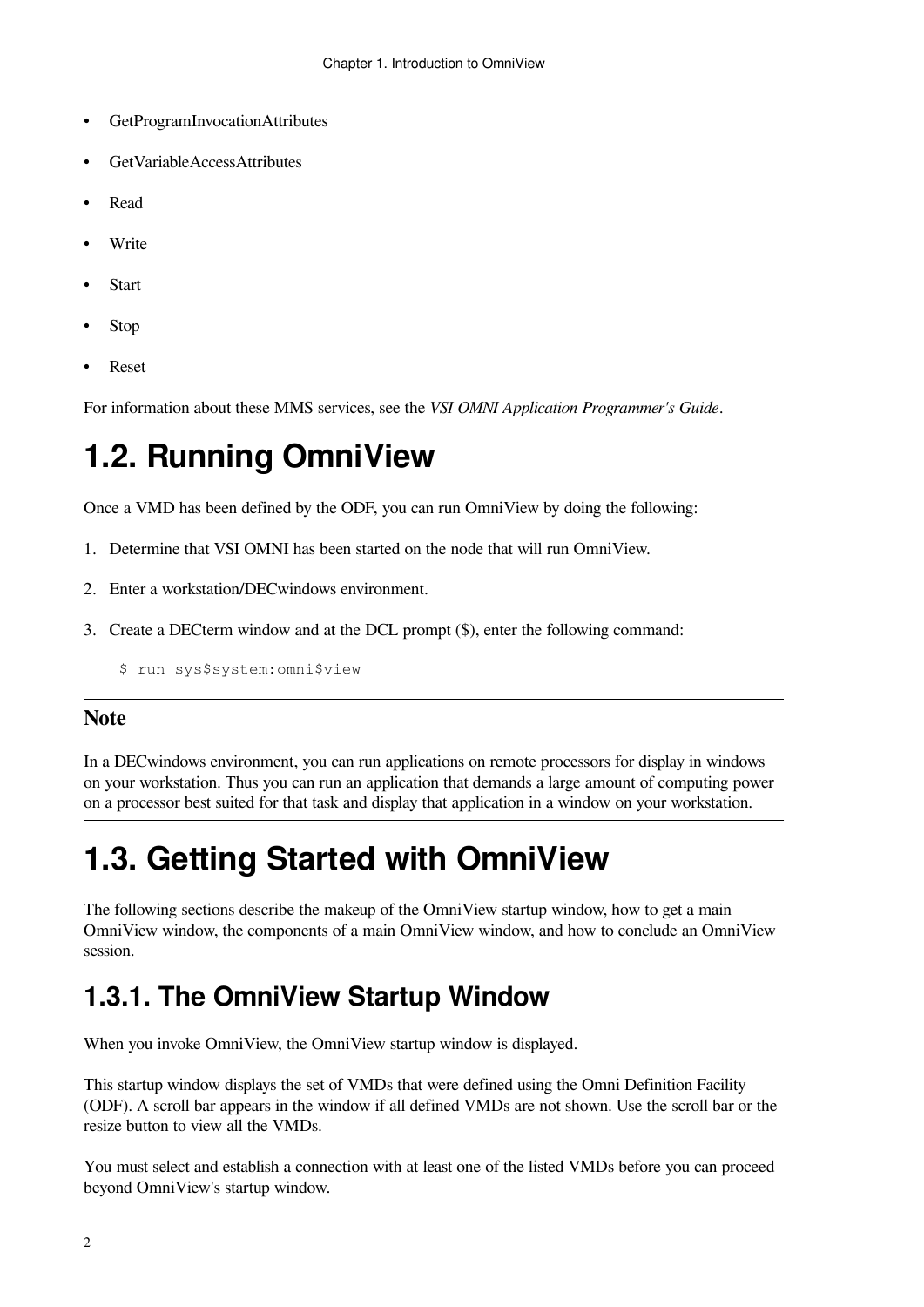To connect to a VMD, do the following:

- 1. Move the mouse pointer to the VMD name you want and press MB1. (Your VMD choice becomes shaded.).
- 2. Click on either the OK button or the Apply button.

If you activate the OK button and make a successful connection to a VMD, your VMD choice is recorded and the OmniView startup window is dismissed. The main OmniView window with a message box then replaces the startup window. The box displays a message that the connection was successfully completed (see [Figure](#page-8-0) 1.1). Click on the Acknowledged button to confirm the success of the VMD connection you made. You are now ready to activate and display data from the connected VMD.

#### <span id="page-8-0"></span>**Figure 1.1. Successful Connection to a VMD**



If you activate the OK button and fail to make a successful connection to a VMD, a message box displays a message that the connection was not successfully completed (see [Figure](#page-9-0) 1.2). Click on the Acknowledged button to confirm the failure of the VMD connection you attempted; then try again to connect to a VMD from the VMD choices in the startup/connect box.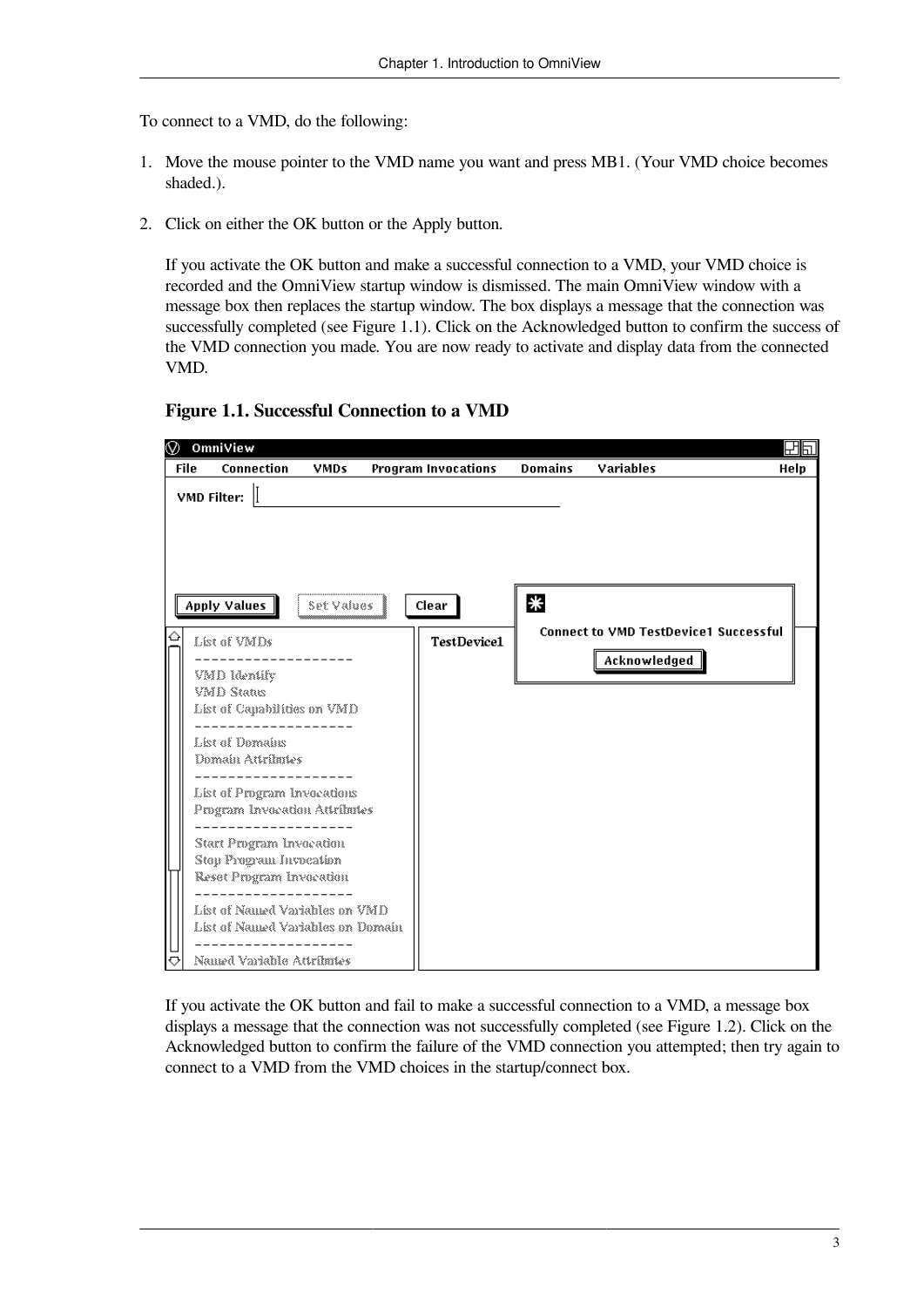#### <span id="page-9-0"></span>**Figure 1.2. Failure to Connect to a VMD**

| $\boxplus$<br>OmniView: Connect |                                                                                                               | 团同 |
|---------------------------------|---------------------------------------------------------------------------------------------------------------|----|
| <b>Connect to Which VMD?</b>    |                                                                                                               |    |
| <b>TestDevice1</b>              |                                                                                                               |    |
| TestDevice2                     |                                                                                                               |    |
| TestDevice3                     |                                                                                                               |    |
|                                 |                                                                                                               | ΟК |
|                                 | 米                                                                                                             |    |
|                                 | <b>Connect to VMD TestDevice2 Failed</b>                                                                      |    |
|                                 | %OMNI-E-ABORT_ERR, Service Error Class-Vmd-State: Other<br>%OSIS-E-NOCONNECT, failed to connect to target SAP |    |
|                                 | Acknowledged                                                                                                  |    |
|                                 |                                                                                                               |    |
|                                 |                                                                                                               |    |
|                                 |                                                                                                               |    |
|                                 |                                                                                                               |    |
|                                 |                                                                                                               |    |
|                                 |                                                                                                               |    |
|                                 |                                                                                                               |    |

If you click on the Apply button, a message box appears in the OmniView startup window that indicates whether the connection was successful or not. Click on the Acknowledged button to confirm the success or failure of the VMD connection you attempted. After you acknowledge your VMD connection or failure you can select another VMD. The Apply button allows you to establish connections (one at a time) with as many VMDs as required without leaving the OmniView startup window environment.

3. When you click on the Cancel button, the startup window disappears and is replaced by the main OmniView window, as seen in [Figure](#page-10-1) 1.3, if at least one connection has been established. The OmniView window is shown and described in [Section](#page-10-0) 1.3.2.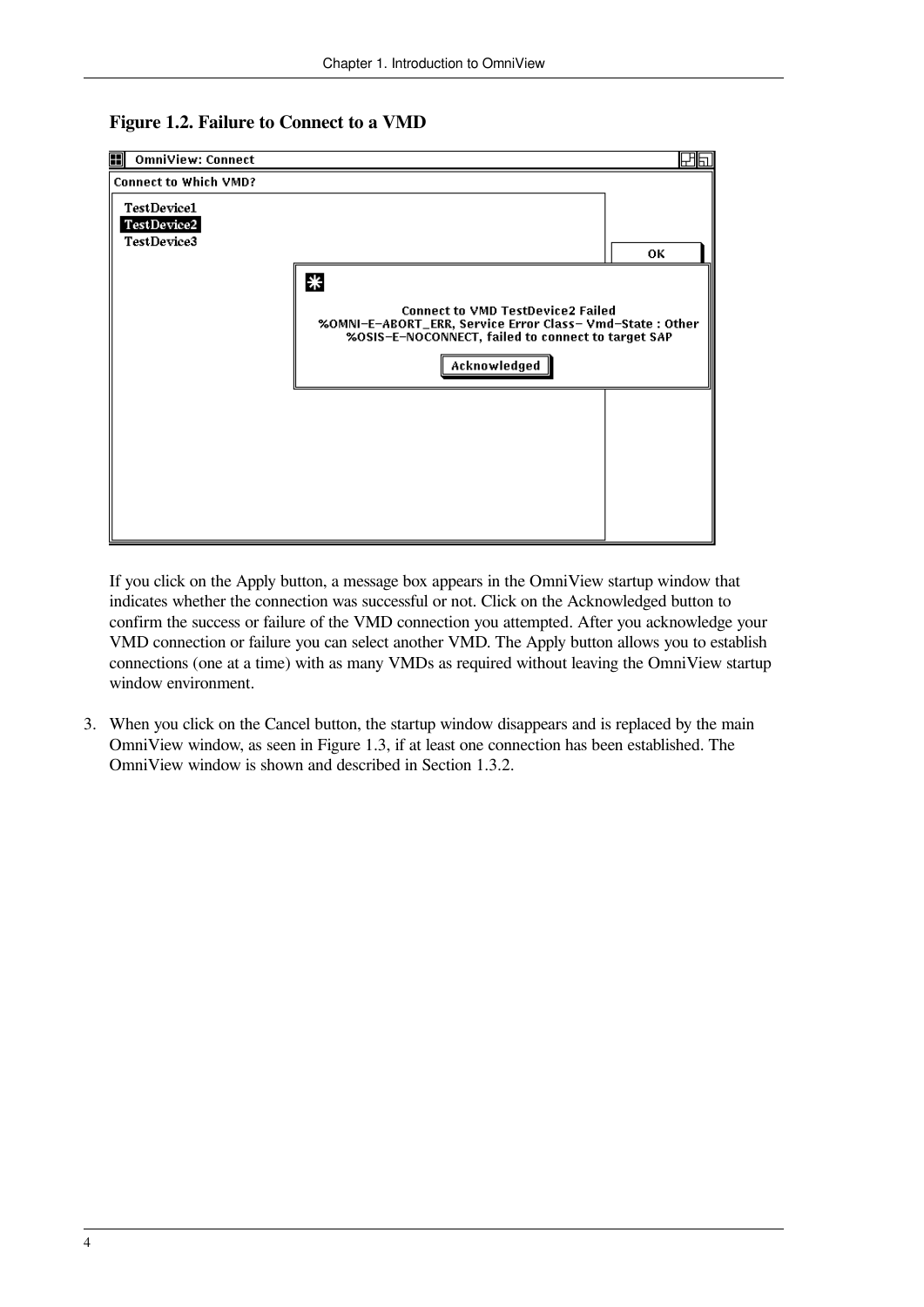

<span id="page-10-1"></span>**Figure 1.3. Parts of an OmniView Window**

## <span id="page-10-0"></span>**1.3.2. Viewing the OmniView Window**

After you have made at least one connection to a VMD and you have exited from the startup window, a main OmniView window, as shown in [Figure](#page-10-1) 1.3 is displayed.

The OmniView window in [Figure](#page-10-1) 1.3 includes the following elements:

• The menu bar contains the names of menus you can choose to examine data related to the VMDs listed in the window. The menu bar choices are File, Connection, VMDs, Program Invocations, Domains, Variables, and Help.

The pull-down menus related to each of the menu bar choices allow you to do the following:

- File Quits an OmniView session.
- Connection Creates, concludes, or aborts a VMD connection.
- VMDs Lists Domains, PIs, and Variables resident on the selected VMD, displays the list of capabilities resident on the selected VMD, displays the Status and Identification of the selected VMD, and lists all VMDs with which there is a connection.

#### **Note**

A selected (or chosen) object means that the name of the object is one of the following: .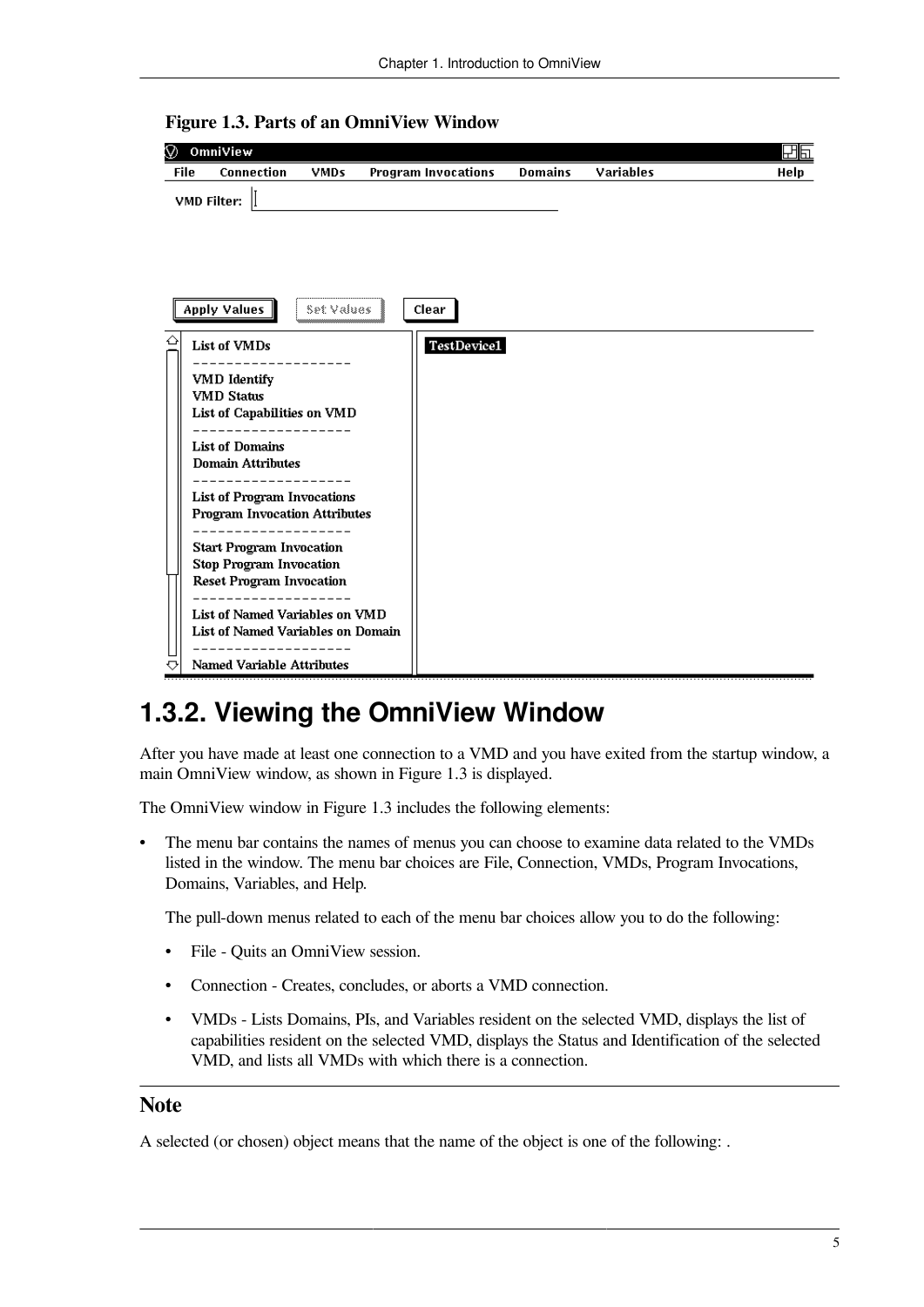- Highlighted by a mouse click
- Shown in the text field at the top of the OmniView window
- Entered in a dialog box by the user
	- Program Invocations (PIs) Lists PIs resident on the selected VMD, displays attributes of the chosen PI, and starts, stops, or resets the chosen PI.
	- Domains Lists Domains resident on the selected VMD, lists Variables resident on the selected Domain, and lists attributes of the selected Domain.
	- Variables Reads the value of the chosen Variable, writes the value of the chosen Variable, displays attributes of the chosen Variable, and lists Variables resident on the selected VMD.
	- Help Gives OmniView help.
- The VMD Filter text bar can list a subset of the VMDs selected. You can enter a VMD name in this text bar and activate the Apply Values or Set Values push buttons accordingly.

### **Note**

The number and type of text fields displayed will change depending on the VMD component you monitor. See [Chapter](#page-14-0) 2 for more details.

- The Apply Values button performs the following functions:
	- It reexecutes the last completed function for the values displayed in the text fields.

For example, you can view Domain Attributes on VMD\_1. After you view those attributes, you can change the name of the VMD in the VMD text field and the value of the Domain in the Domain text field and then activate the Apply Values button. As a result, the Domain Attributes function is re-executed for the newly specified Domain and VMD.

It saves the values in the text fields.

The values in the text fields are in effect only after the Apply Values button (or the Set Values button) is activated. When a new VMD and associated values are saved, the side-bar menu choices may be altered - that is, those menu choices highlighted after the save could be different than those highlighted before the save, since choices are highlighted based on what a specific VMD supports.

• The Set Values button performs the same save function as the Apply Values button, but it does not re-execute the last completed function as the Apply Values button does. Use this button, instead of the Apply Values button, if you want to determine whether a specific VMD supports a function that you want to execute.

The Set Values button is sensitive, except when viewing a list of VMDs.

- The Clear button clears all visible text fields.
- The side-bar menu (left side of the window) contains a list of VMD and VMD component selections.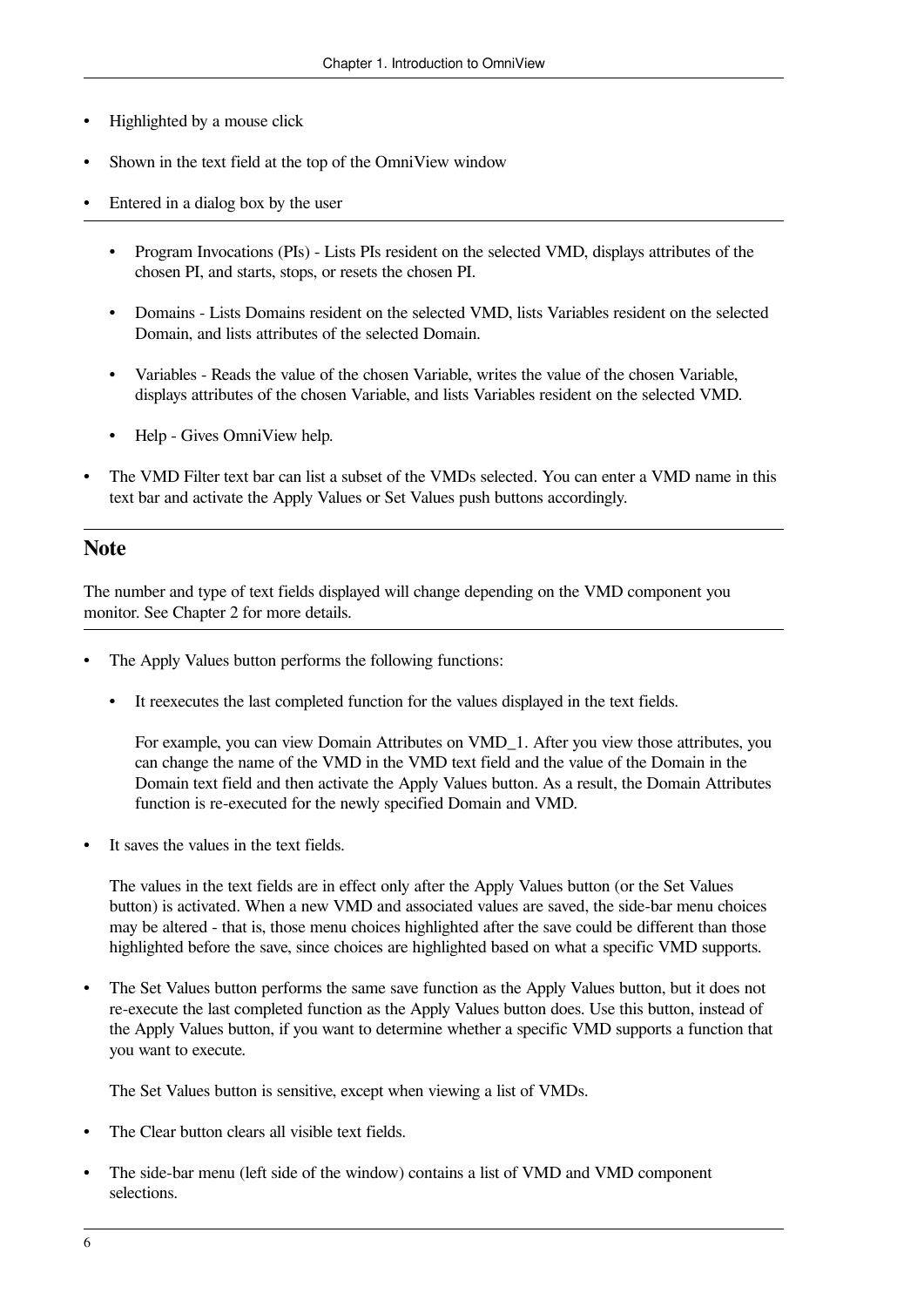You can choose any of the darkened options to examine data related to the VMDs listed in the window. The contents of the side-bar menu indicate what is supported by OmniView. The darkened choices indicate what is supported by the selected VMD. No choices are darkened unless a VMD is selected. OmniView bases what is darkened on the set of services supported by the selected VMD. The set of services supported by a VMD is determined when when a connection to that VMD is made.

### **Note**

No menu bar choices are selectable if a VMD is not selected. Selection of pulldown menu choices follow the same rules as side-bar options.

• The work section of the window (right side of the window) is where data is displayed. Data in this section is selectable only if viewing a list of names. The OmniView window in [Figure](#page-10-1) 1.3 displays TestDevice1 for which a connection currently exists.

#### **Note**

OmniView does not display popup menus.

<span id="page-12-0"></span>[Figure](#page-12-0) 1.4 displays all the pull-down menus that are available from the OmniView menu bar choices.

#### **Figure 1.4. OmniView Pull-Down Menus**

| Ø           | OmniView                                                                                                                                                                                                                                                                                                                                                                                                                                            |             |                            |                |                  | 団同   |
|-------------|-----------------------------------------------------------------------------------------------------------------------------------------------------------------------------------------------------------------------------------------------------------------------------------------------------------------------------------------------------------------------------------------------------------------------------------------------------|-------------|----------------------------|----------------|------------------|------|
| <b>File</b> | Connection                                                                                                                                                                                                                                                                                                                                                                                                                                          | <b>VMDs</b> | <b>Program Invocations</b> | <b>Domains</b> | <b>Variables</b> | Help |
|             | VMD Filter:                                                                                                                                                                                                                                                                                                                                                                                                                                         |             |                            |                |                  |      |
|             | Apply Values                                                                                                                                                                                                                                                                                                                                                                                                                                        | Set Values  | Clear                      |                |                  |      |
| △<br>♡      | List of VMDs<br>VMD Identify<br><b>VMD Status</b><br>List of Capabilities on VMD<br>--------<br><b>List of Domains</b><br><b>Domain Attributes</b><br><b>List of Program Invocations</b><br><b>Program Invocation Attributes</b><br><b>Start Program Invocation</b><br><b>Stop Program Invocation</b><br><b>Reset Program Invocation</b><br>List of Named Variables on VMD<br>List of Named Variables on Domain<br><b>Named Variable Attributes</b> |             | TestDevice1                |                |                  |      |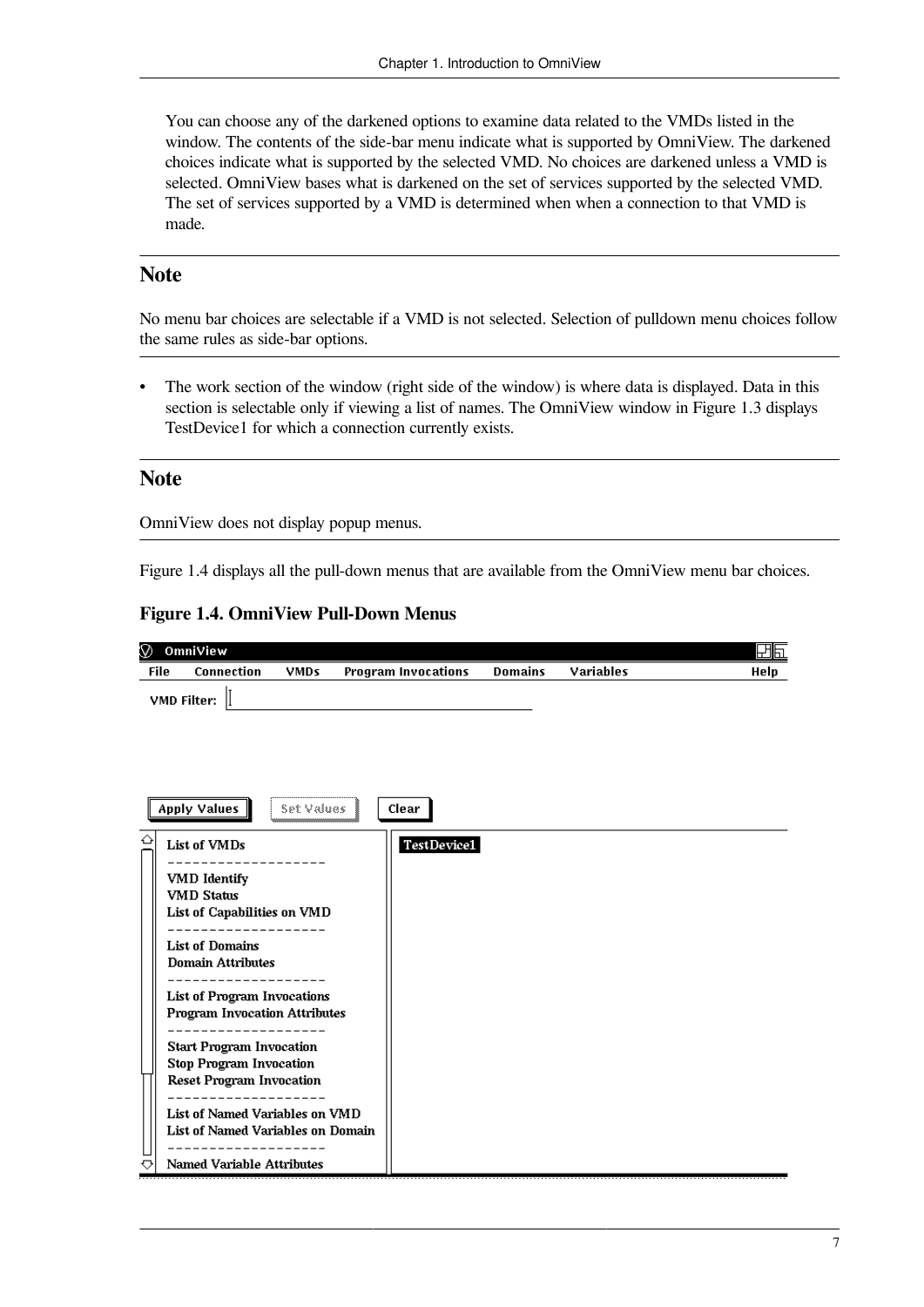# <span id="page-13-0"></span>**1.3.3. Concluding an OmniView Connection**

After at least one VMD connection is made, you can conclude or abort that connection by selecting the Connection choice from the menu bar and by clicking on either the Conclude or Abort choice in the pulldown menu.

# <span id="page-13-1"></span>**1.3.4. Exiting an OmniView Session**

The following sections explain how to quit or exit an OmniView session.

## <span id="page-13-2"></span>**1.3.4.1. Exiting an OmniView Session Before Making a VMD Connection**

Before you connect to a VMD, you can conclude an OmniView session by clicking on the Cancel button in the startup window.

When you click on the Cancel button, a dialog box is displayed, as shown in [Figure](#page-13-4) 1.5. The dialog box asks if you wish to continue the session. If you click on the No button in the dialog box, the system returns you to the DCL prompt (\$).

| H<br><b>OmniView: Connect</b><br>凶回                                                                                                                                      |
|--------------------------------------------------------------------------------------------------------------------------------------------------------------------------|
| <b>Connect to Which VMD?</b>                                                                                                                                             |
| TestDevice1<br>H<br>TestDevice2<br>TestDevice3<br>Must establish a connection to continue running OmniView.<br>Would you like to continue?<br>Yes<br>No<br><b>Cancel</b> |

#### <span id="page-13-4"></span>**Figure 1.5. Exiting an OmniView Session Before Connecting to a VMD**

## <span id="page-13-3"></span>**1.3.4.2. Exiting an OmniView Session After Connecting to a VMD**

After you make one or more VMD connections, you can quit the OmniView session by selecting the File menu choice and clicking on the Quit option. This option aborts all VMD connections and the system returns you to the DCL prompt (\$).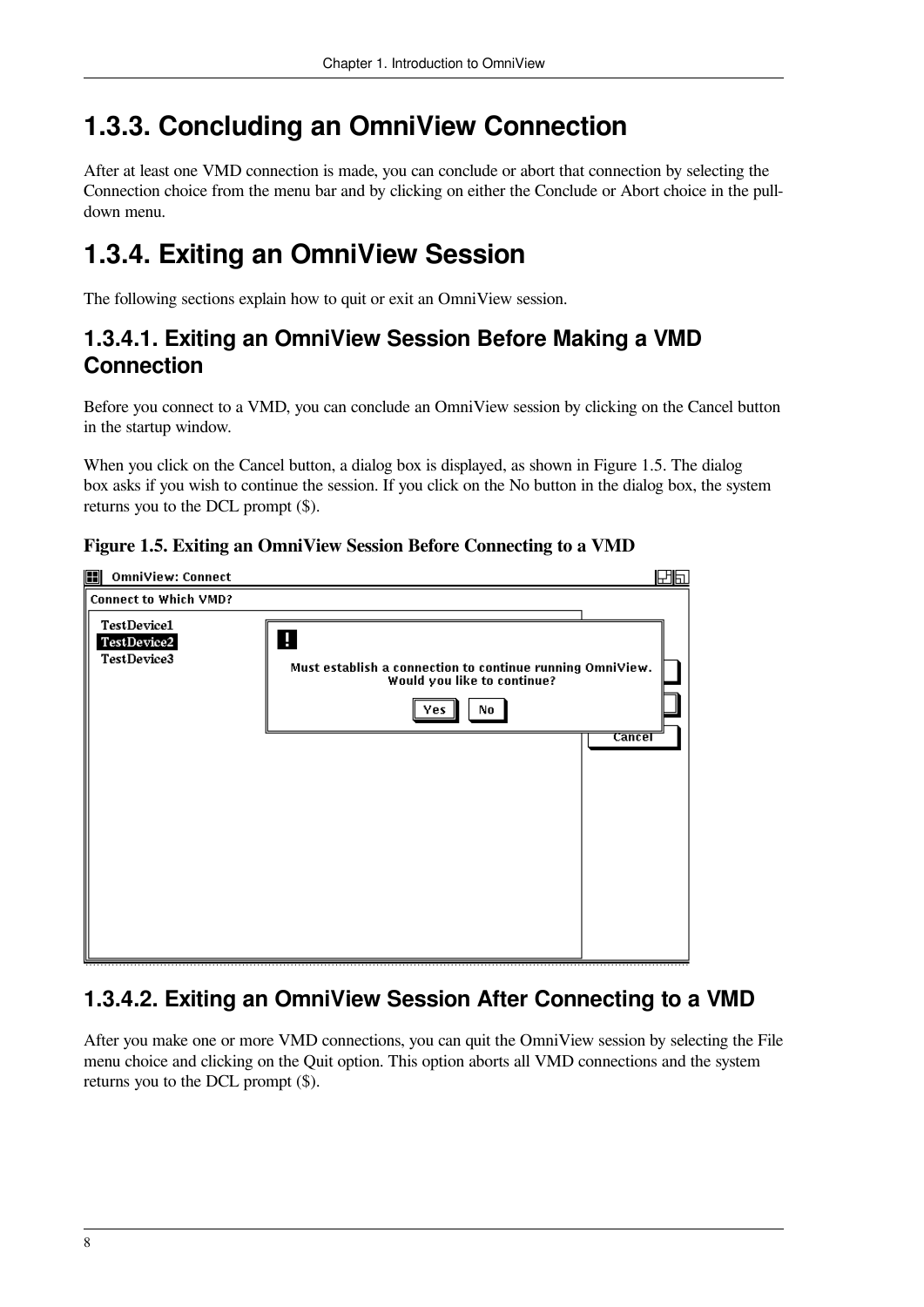# <span id="page-14-0"></span>**Chapter 2. Using OmniView**

This chapter explains how to use OmniView to display lists of objects on a VMD or Domain and attributes of an object that resides on a VMD. The chapter also explains how to use OmniView to read and write Variables.

# <span id="page-14-1"></span>**2.1. Viewing a List of Objects on a VMD or Domain**

After you connect to a VMD, you can view objects related to that VMD. For example, to view the set of Domains on TestDevice1 click on the List of Domains in the side-bar menu or press and hold MB1 on the VMD or Domains menu bar choice. Each choice provides pull-down menu options to view Domains.

[Figure](#page-14-3) 2.1 shows an OmniView window that displays the List of Domains of TestDevice1. The VMD name, TestDevice1, is automatically listed in the VMD text field. The Domains are: I\_O\_TABLE, TestDomain1, TestDomain2, and USER\_LOGIC.

|             | I⊙ OmniView                                                       |                   |                            |                |                  | 出回   |
|-------------|-------------------------------------------------------------------|-------------------|----------------------------|----------------|------------------|------|
| <b>File</b> | <b>Connection</b>                                                 | <b>VMDs</b>       | <b>Program Invocations</b> | <b>Domains</b> | <b>Variables</b> | Help |
| VMD:        | <b>TestDevice1</b>                                                |                   |                            |                |                  |      |
|             | <b>Domain Filter:</b>                                             |                   |                            |                |                  |      |
|             | Apply Values                                                      | <b>Set Values</b> | Clear                      |                |                  |      |
| ⇔           | List of VMDs                                                      |                   | I O TABLE                  |                |                  |      |
|             |                                                                   |                   | <b>TestDomain1</b>         |                |                  |      |
|             | <b>VMD</b> Identify<br><b>VMD Status</b>                          |                   | <b>USER LOGIC</b>          |                |                  |      |
|             | List of Capabilities on VMD                                       |                   |                            |                |                  |      |
|             |                                                                   |                   |                            |                |                  |      |
|             | <b>List of Domains</b><br><b>Domain Attributes</b>                |                   |                            |                |                  |      |
|             | <b>List of Program Invocations</b>                                |                   |                            |                |                  |      |
|             | <b>Program Invocation Attributes</b>                              |                   |                            |                |                  |      |
|             | <b>Start Program Invocation</b><br><b>Stop Program Invocation</b> |                   |                            |                |                  |      |
|             | <b>Reset Program Invocation</b>                                   |                   |                            |                |                  |      |
|             | List of Named Variables on VMD                                    |                   |                            |                |                  |      |
|             | List of Named Variables on Domain                                 |                   |                            |                |                  |      |
|             | <b>Named Variable Attributes</b>                                  |                   |                            |                |                  |      |

## <span id="page-14-3"></span>**Figure 2.1. Viewing a List of Domains**

# <span id="page-14-2"></span>**2.1.1. Viewing Variables on a Domain**

To view a set of Variables that reside on a specific Domain, click on the appropriate menu bar or sidebar menu choice for viewing Variables.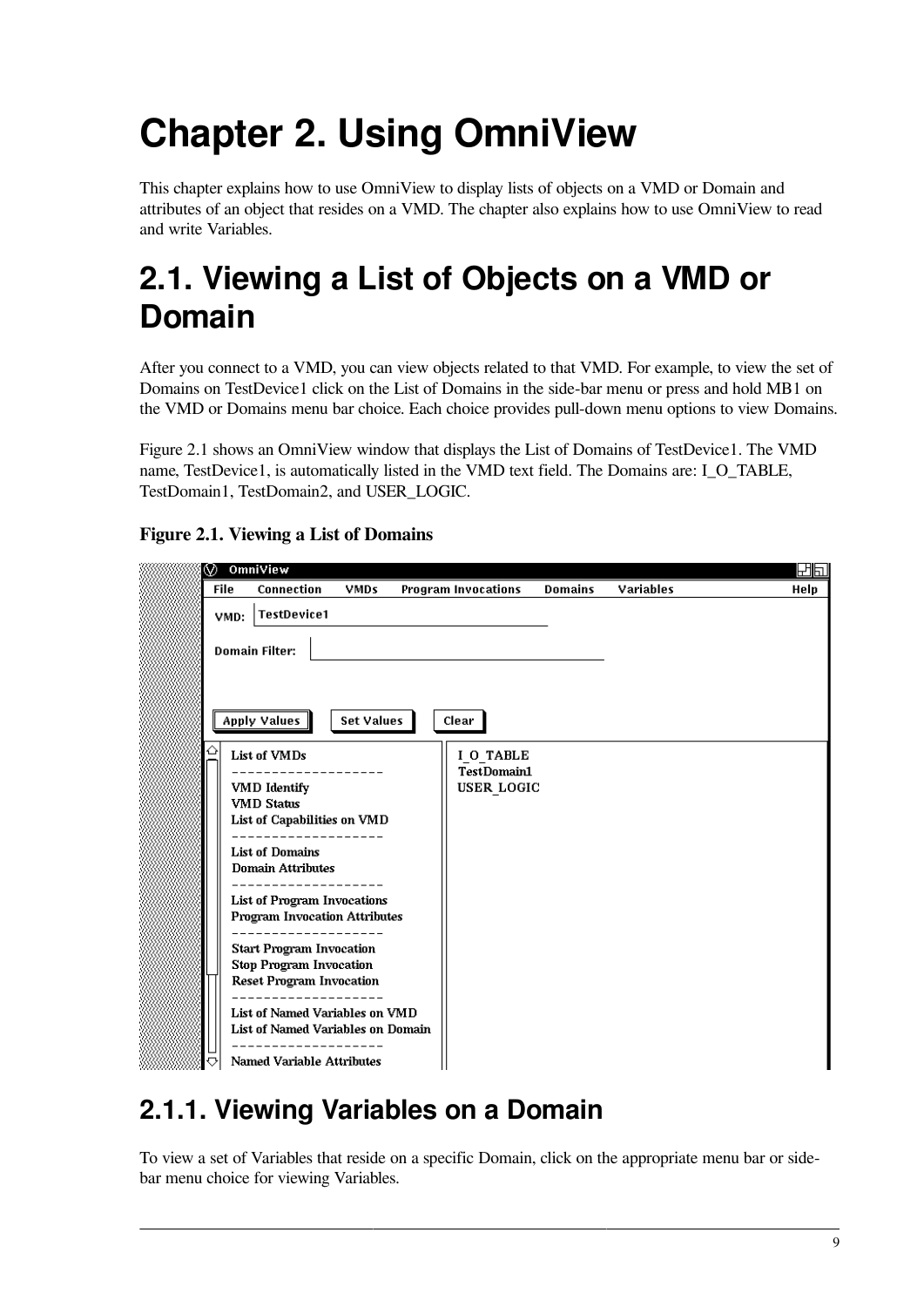For example, you can view the List of Named Variables on a Domain by selecting a Domain (such as P3\_DOMAIN) and then choosing the List of Named Variables on a Domain option from the side-bar menu.

[Figure](#page-15-1) 2.2 shows an OmniView window that displays the List of Named Variables on Domain P3\_DOMAIN.

<span id="page-15-1"></span>

| ⊛           | <b>OmniView</b>                                                                                      |             |                               |                |                  | 団団         |
|-------------|------------------------------------------------------------------------------------------------------|-------------|-------------------------------|----------------|------------------|------------|
| <b>File</b> | <b>Connection</b>                                                                                    | <b>VMDs</b> | <b>Program Invocations</b>    | <b>Domains</b> | <b>Variables</b> | Help       |
|             | VMD: TestDevice2                                                                                     |             |                               |                |                  |            |
|             | $ P3$ _domain $\frac{1}{2}$<br>Domain:                                                               |             |                               |                |                  |            |
|             | Named Variable Filter: $\left  \right $                                                              |             |                               |                |                  |            |
|             | <b>Apply Values</b>                                                                                  |             | <b>Set Values</b><br>Clear    |                |                  |            |
| △           | List of VMDs                                                                                         |             | <b>COUNT</b><br><b>COUNT2</b> |                |                  |            |
|             | <b>VMD Identify</b><br><b>VMD Status</b><br>List of Capabilities on VMD                              |             |                               |                |                  |            |
|             | <b>List of Domains</b><br><b>Domain Attributes</b>                                                   |             |                               |                |                  |            |
|             | <b>List of Program Invocations</b><br>Program<br><b>Invocation Attributes</b>                        |             |                               |                |                  |            |
|             | <b>Start Program Invocation</b><br><b>Stop Program Invocation</b><br><b>Reset Program Invocation</b> |             |                               |                |                  |            |
|             | List of Named Variables on VMD<br>List of Named Variables on Domain                                  |             |                               |                |                  |            |
|             | <b>Named Variable Attributes</b>                                                                     |             |                               |                |                  |            |
|             |                                                                                                      |             |                               |                |                  | MR-5242-RA |

The name of the Domain (P3\_DOMAIN) you selected to examine is automatically inserted into the Domain text field. This Domain text field is automatically displayed when you examine a Domain. Since Variables are being displayed, a Variable filter is also automatically displayed.

# <span id="page-15-0"></span>**2.2. Viewing Object Attributes**

To display the values of the attributes returned by VMD- specific MMS services such as Identify, Status, and GetCapabilityList, choose the appropriate VMD option from the side-bar menu or from the VMD pull-down menu.

[Figure](#page-16-0) 2.3 shows the result of choosing the Status option for TestDevice1.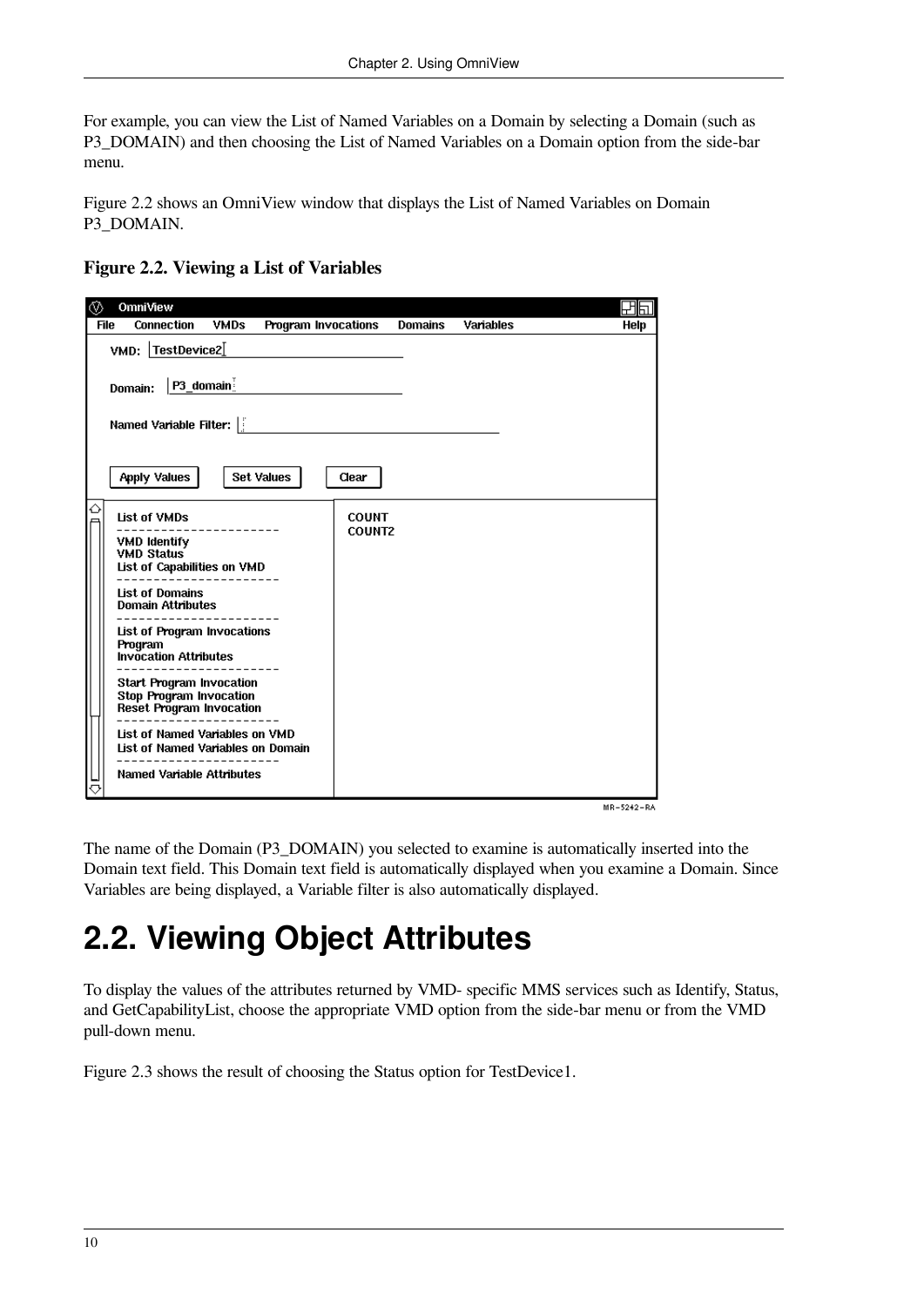

<span id="page-16-0"></span>**Figure 2.3. VMD Status Option**

To view the values of the attributes of a Domain, Program Invocation, or Variable, do one of the following:

- Press and hold down the appropriate pull-down menu choice.
- Click on the appropriate side-bar choice.
- Double-click MB1 on the name of an object displayed in the work window (if a list of names is being viewed).

For example, when viewing the set of Program Invocations on a VMD, double-click on a specific Program Invocation to see its attributes.

[Figure](#page-17-0) 2.4 shows the Program Invocation on TestDevice1. If you double-click on PI\_1, OmniView updates the work area as shown in [Figure](#page-18-0) 2.5.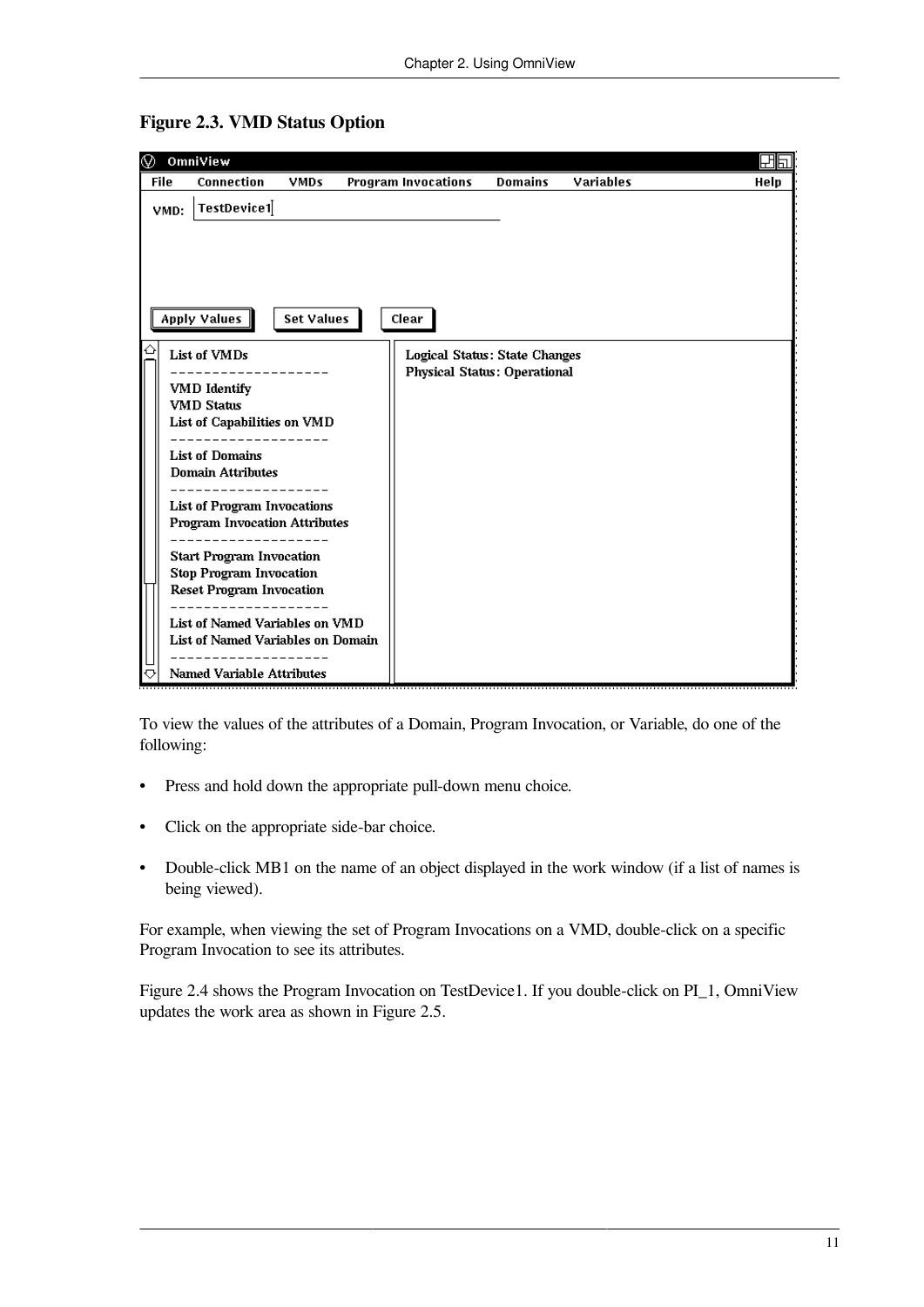

<span id="page-17-0"></span>

[Figure](#page-18-0) 2.5 displays the attributes of Program Invocation PI\_1. A Program Invocation text field is automatically created with the name of the Program Invocation being viewed listed in it.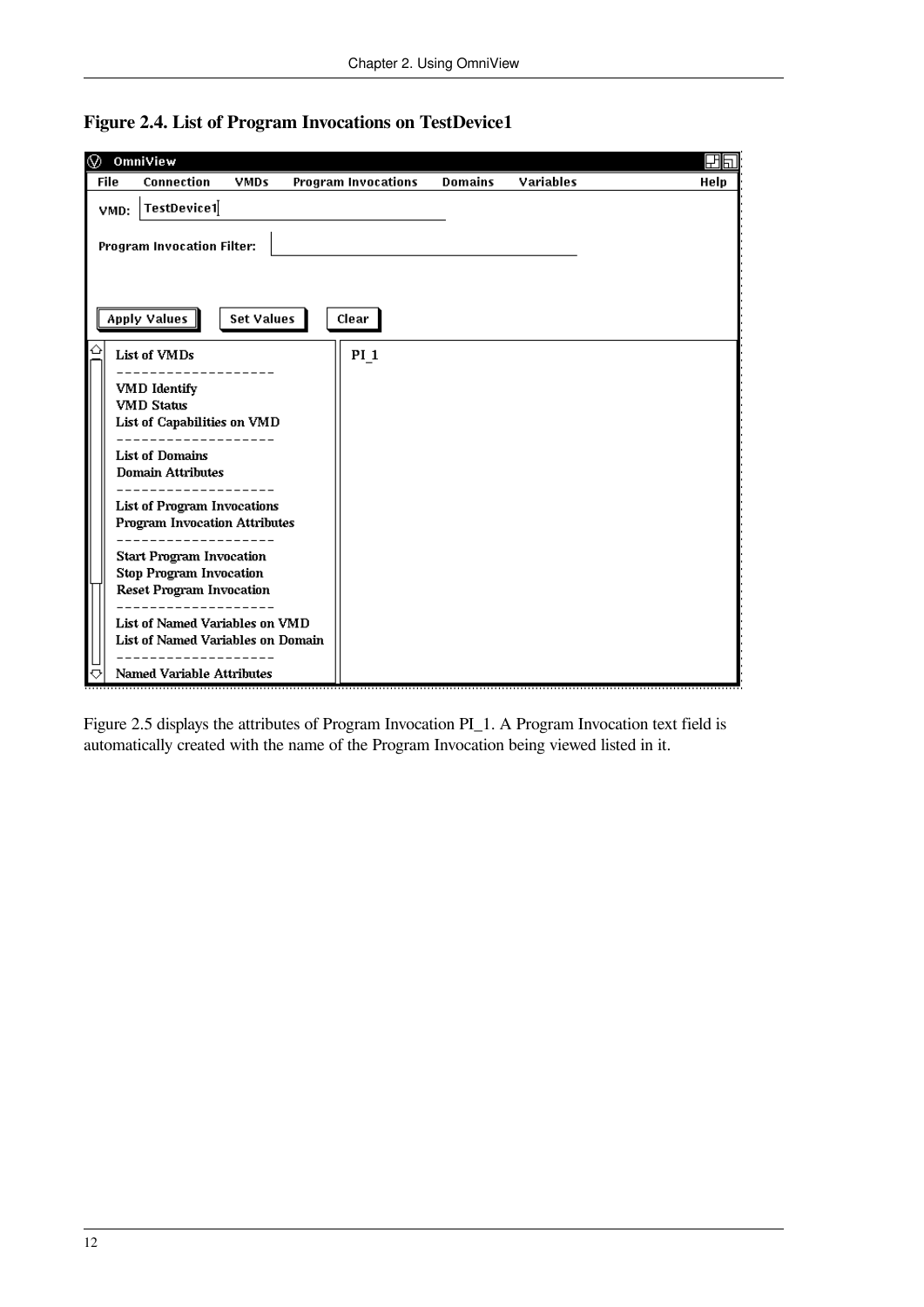

<span id="page-18-0"></span>**Figure 2.5. List of Program Invocation Attributes**

OmniView also supports the MMS services Start, Stop, and Reset.

[Figure](#page-19-1) 2.6 displays the popup dialog box that appears when the "Start Program Invocation" option is selected. Enter an execution argument to manipulate the PI.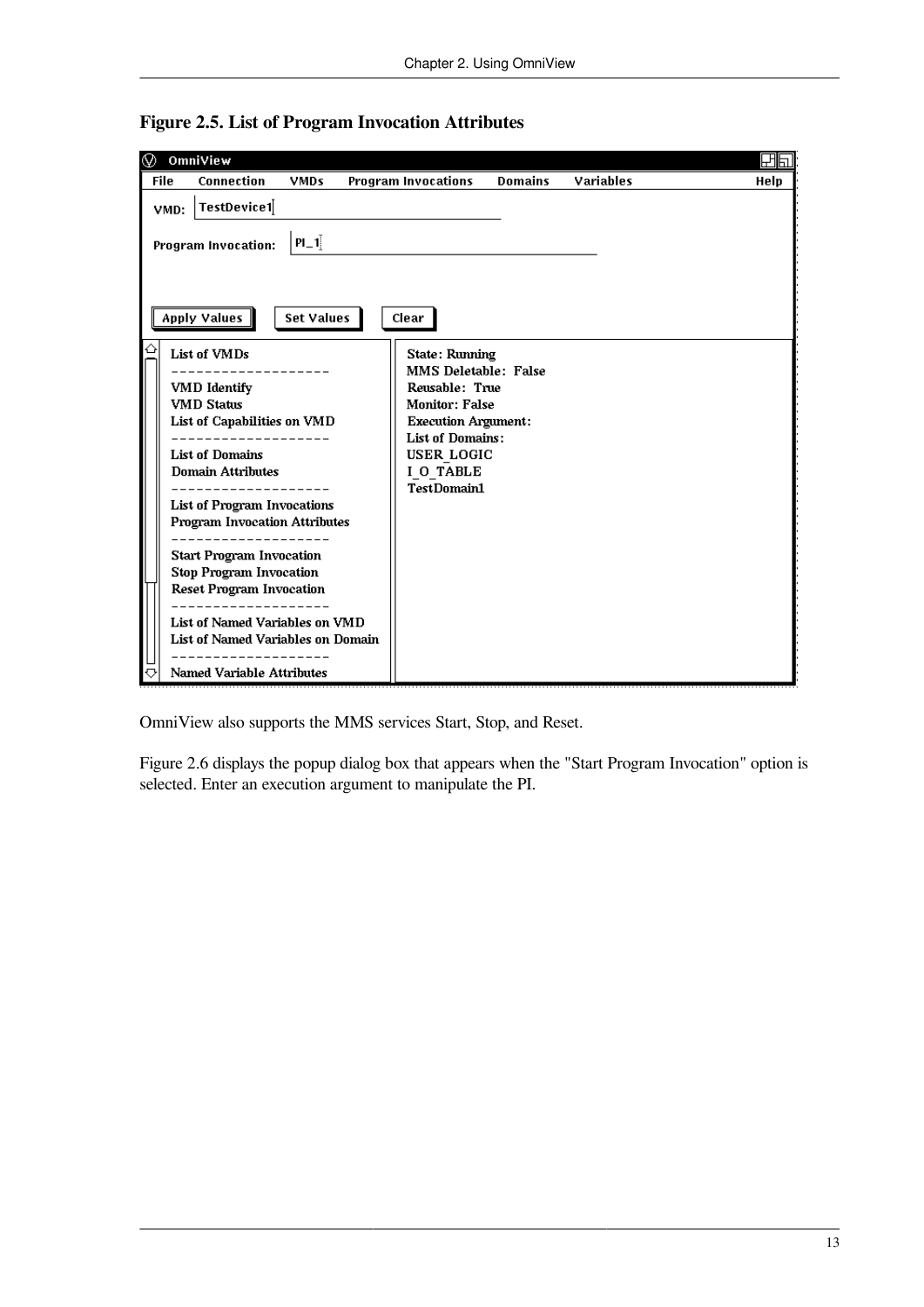|      | OmniView                                                            |             |                                    |                |           | 田国   |
|------|---------------------------------------------------------------------|-------------|------------------------------------|----------------|-----------|------|
| File | Connection                                                          | <b>VMDs</b> | <b>Program Invocations</b>         | <b>Domains</b> | Variables | Help |
| VMD: | TestDevice1                                                         |             |                                    |                |           |      |
|      |                                                                     |             |                                    |                |           |      |
|      | <b>Program Invocation Filter:</b>                                   |             |                                    |                |           |      |
|      |                                                                     |             |                                    |                |           |      |
|      |                                                                     |             | OmniView: Start Program Invocation |                | 田同        |      |
|      | Apply Values                                                        | VMD:        |                                    |                |           |      |
|      |                                                                     |             | TestDevice1                        |                |           |      |
|      | List of VMDs                                                        |             | Program Invocation:<br>PL1         |                |           |      |
|      |                                                                     |             |                                    |                |           |      |
|      | <b>VMD</b> Identify<br><b>VMD Status</b>                            |             | <b>Execution Argument:</b><br>ľ    |                |           |      |
|      | List of Capabiliti                                                  |             |                                    |                |           |      |
|      |                                                                     |             |                                    |                |           |      |
|      | <b>List of Domains</b>                                              |             |                                    |                |           |      |
|      | Domain Attribut                                                     |             |                                    |                |           |      |
|      | List of Program 1                                                   |             |                                    |                |           |      |
|      | Program Invocat                                                     |             |                                    |                |           |      |
|      | Start Program Ir                                                    |             |                                    |                |           |      |
|      | Stop Program In                                                     |             | ΟК                                 | Cancel         |           |      |
|      | ‼Reset Program I                                                    |             |                                    |                |           |      |
|      |                                                                     |             |                                    |                |           |      |
|      | List of Named Variables on VMD<br>List of Named Variables on Domain |             |                                    |                |           |      |
|      |                                                                     |             |                                    |                |           |      |
|      | <b>Named Variable Attributes</b>                                    |             |                                    |                |           |      |

#### <span id="page-19-1"></span>**Figure 2.6. Start Program Invocation**

## <span id="page-19-0"></span>**2.2.1. Viewing Unnamed Variable Attributes**

To view Unnamed Variable Attributes as shown in [Figure](#page-20-0) 2.7 you must specify the address type and address value in the OmniView pop-up dialog box that appears when you select the Unnamed Variable Attributes choice from the side-bar menu or from the Variables pull down menu.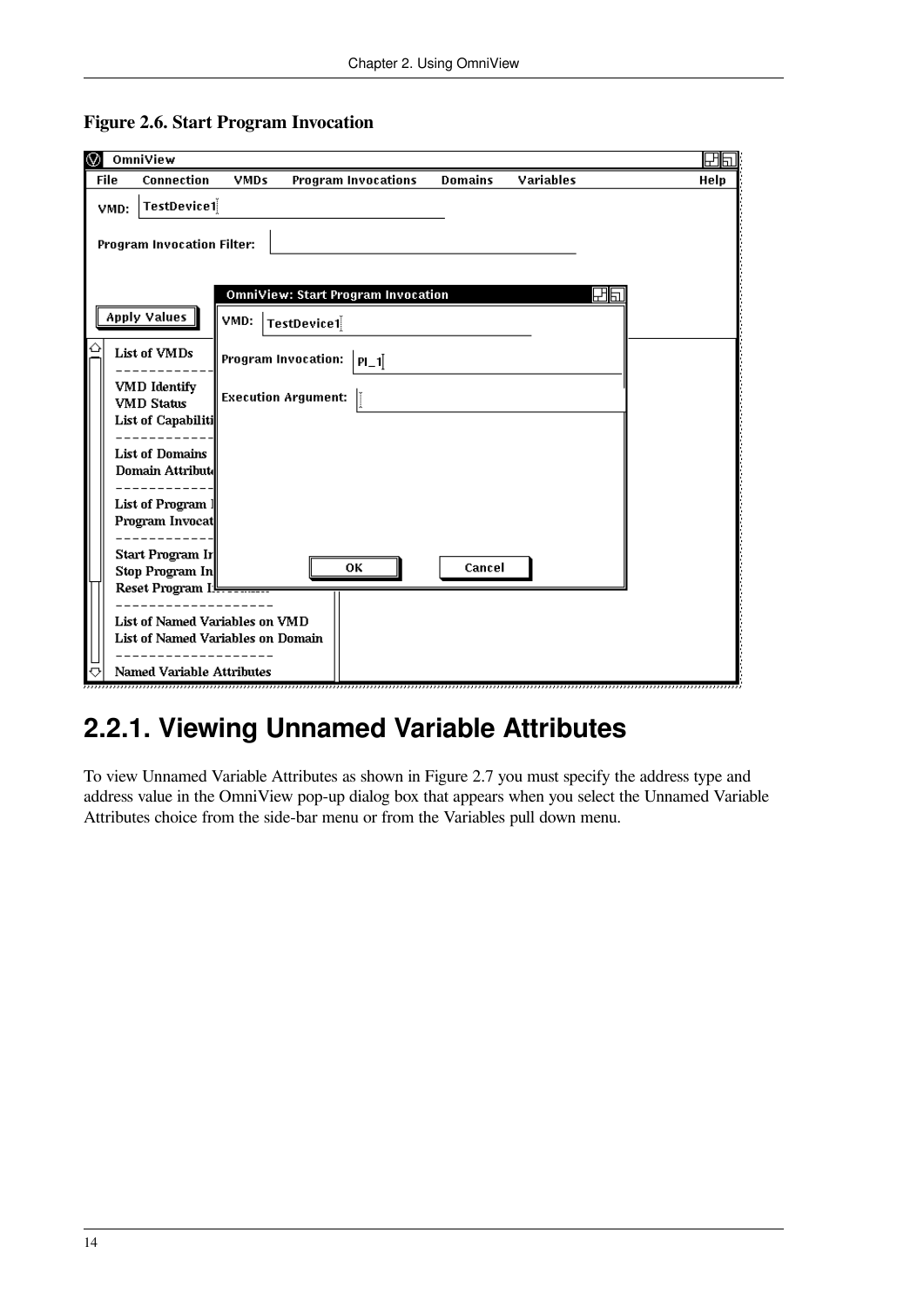|   |             | <b>O</b> OmniView                                                                              |                                                     |                                                        |                |           |    | 団団   |
|---|-------------|------------------------------------------------------------------------------------------------|-----------------------------------------------------|--------------------------------------------------------|----------------|-----------|----|------|
|   | <b>File</b> | Connection                                                                                     | <b>VMDs</b>                                         | <b>Program Invocations</b>                             | <b>Domains</b> | Variables |    | Help |
|   | VMD:        | TestDevice1<br><b>Program Invocation Filter:</b>                                               |                                                     |                                                        |                |           |    |      |
| ♤ |             | <b>Apply Values</b><br>Domain Attribut                                                         | <b>Address Type:</b><br><b><sup>●</sup></b> Numeric | <b>OmniView: Unnamed Variable Attributes</b>           |                |           | 団団 |      |
|   |             | List of Program 1<br>Program Invocat VMD:<br><b>Start Program Ir</b><br><b>Stop Program In</b> | $\bigcirc$ Symbolic                                 | <b>TestDevice1</b><br><b>Unnamed Variable Address:</b> |                |           |    |      |
|   |             | Reset Program I:<br>List of Named Va<br>List of Named Va                                       |                                                     |                                                        |                |           |    |      |
|   |             | Named Variable<br><b>Unnamed Variab</b><br>Named Variable                                      |                                                     |                                                        |                |           |    |      |
| € |             | <b>Unnamed Variab</b><br>Named Variable<br><b>Unnamed Variab</b>                               |                                                     | OК                                                     | Cancel         |           |    |      |

## <span id="page-20-0"></span>**Figure 2.7. Viewing Unnamed Variable Attributes**

In the Unnamed Variable Attributes screen, the following guidelines apply.

- Radio buttons are used to specify the address type.
- The address type is Numeric or Symbolic. OmniView provides the Numeric address type by default.
- When an Unnamed Variable Attributes window is displayed, the name of the selected VMD appears in the VMD text field.
- Enter the address of the Unnamed Variable in the text field labeled Unnamed Variable Address.

After the value is entered, click on the OK button or press Return. If the operation succeeds, you are returned to an OmniView main window where information about the Unnamed Variable is displayed. If the operation fails, a message box appears with text that indicates the operation has failed.

• The Apply button can be used to view the attributes of other Unnamed Variables only while you are viewing Unnamed Variable Attributes.

When you use the Apply button with Unnamed Variable Attributes, the address type is not changed. OmniView uses the address type that it has stored after a successful Unnamed Variable Attributes operation.

- The initial address type selected is stored by OmniView and is used as the address type until you:
	- select another address type in the Unnamed Variable Attribute dialog box;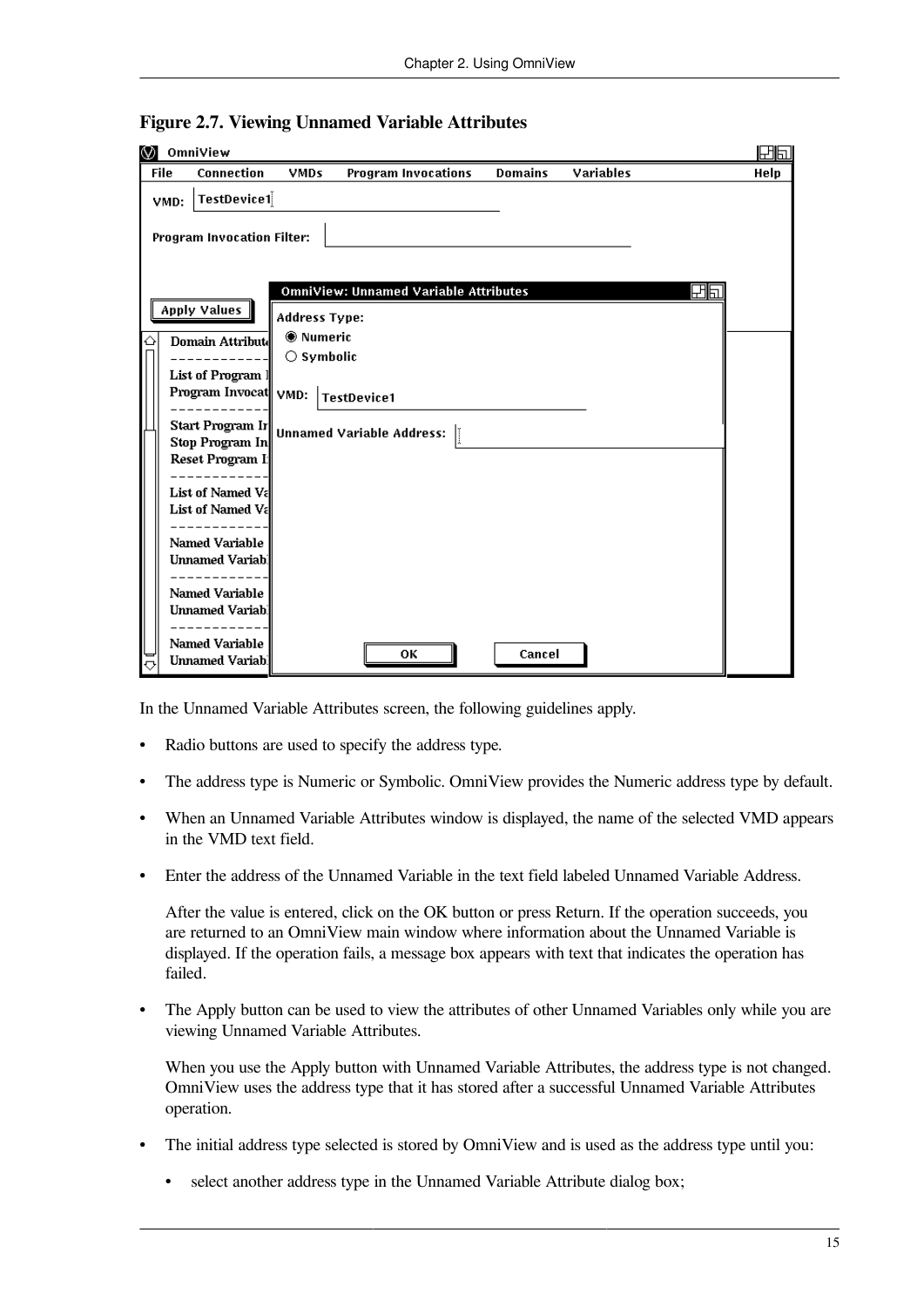- update another address value in the Unnamed Variable Attributes dialog box, if necessary;
- click OK;
- have an operation that succeeds.

# <span id="page-21-0"></span>**2.3. Reading and Writing Variables with OmniView**

<span id="page-21-1"></span>You can use OmniView to read and write Named and Unnamed Variables on a selected VMD.

# **2.3.1. Reading Variables with OmniView**

If you know which Named Variable you want to read, you can select the Read pull-down menu under the Variables menu bar choice or the Named Variable Read side-bar option. When OmniView displays the window as shown in [Figure](#page-21-2) 2.8 enter the name of the Variable you want to read.

|             | OmniView                                |                        |                                      |                |                  | 团同   |
|-------------|-----------------------------------------|------------------------|--------------------------------------|----------------|------------------|------|
| <b>File</b> | Connection                              | <b>VMDs</b>            | <b>Program Invocations</b>           | <b>Domains</b> | <b>Variables</b> | Help |
|             | I<br>VMD Filter:                        |                        |                                      |                |                  |      |
|             |                                         |                        |                                      |                |                  |      |
|             |                                         |                        |                                      |                |                  |      |
|             |                                         |                        |                                      |                |                  |      |
|             |                                         |                        | <b>OmniView: Named Variable Read</b> |                | 団団               |      |
|             | <b>Apply Values</b>                     | VMD:                   | TestDevice1                          |                |                  |      |
|             |                                         |                        |                                      |                |                  |      |
|             | Domain Attribut                         | Domain:                |                                      |                |                  |      |
|             | List of Program 1                       |                        |                                      |                |                  |      |
|             | Program Invocat                         | <b>Named Variable:</b> | Test_Boolean                         |                |                  |      |
|             | Start Program Ir                        |                        |                                      |                |                  |      |
|             | Stop Program In                         |                        |                                      |                |                  |      |
|             | Reset Program I:                        |                        |                                      |                |                  |      |
|             | List of Named Va                        |                        |                                      |                |                  |      |
|             | List of Named Va                        |                        |                                      |                |                  |      |
|             |                                         |                        |                                      |                |                  |      |
|             | Named Variable<br><b>Unnamed Variab</b> |                        | ΟК                                   | Cancel         |                  |      |
|             |                                         |                        |                                      |                |                  |      |
|             | Named Variable Read                     |                        |                                      |                |                  |      |
|             | <b>Unnamed Variable Read</b>            |                        |                                      |                |                  |      |
|             | Named Variable Write                    |                        |                                      |                |                  |      |
| ♡           | <b>Unnamed Variable Write</b>           |                        |                                      |                |                  |      |

### <span id="page-21-2"></span>**Figure 2.8. Named Variable Read**

After you enter the name of the Named Variable and activate the OK button, OmniView displays a window with the Named Variable's type and value displayed as shown in [Figure](#page-22-0) 2.9.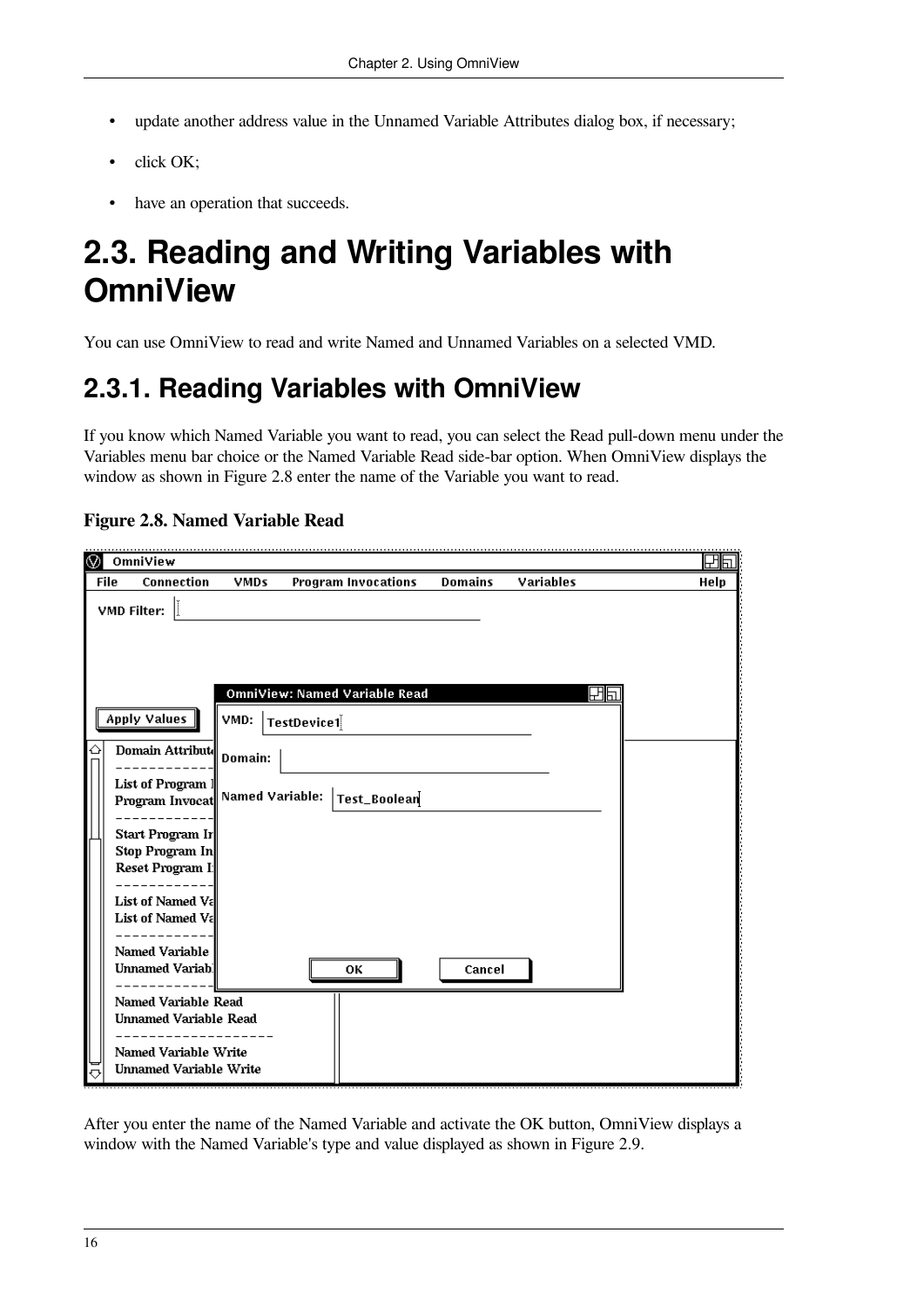| ⊛           | OmniView                                                                                                                                                                                                                                                                                                                                                                                                                                       |                   |                              |                |                  | 団同   |
|-------------|------------------------------------------------------------------------------------------------------------------------------------------------------------------------------------------------------------------------------------------------------------------------------------------------------------------------------------------------------------------------------------------------------------------------------------------------|-------------------|------------------------------|----------------|------------------|------|
| <b>File</b> | Connection                                                                                                                                                                                                                                                                                                                                                                                                                                     | <b>VMDs</b>       | <b>Program Invocations</b>   | <b>Domains</b> | <b>Variables</b> | Help |
| VMD:        | TestDevice1<br>Domain:<br><b>Named Variable:</b>                                                                                                                                                                                                                                                                                                                                                                                               | Test_Boolean      |                              |                |                  |      |
|             | Apply Values                                                                                                                                                                                                                                                                                                                                                                                                                                   | <b>Set Values</b> | Clear                        |                |                  |      |
| ♤           | <b>Domain Attributes</b><br><b>List of Program Invocations</b><br><b>Program Invocation Attributes</b><br><b>Start Program Invocation</b><br><b>Stop Program Invocation</b><br><b>Reset Program Invocation</b><br>List of Named Variables on VMD<br>List of Named Variables on Domain<br><b>Named Variable Attributes</b><br><b>Unnamed Variable Attributes</b><br>Named Variable Read<br><b>Unnamed Variable Read</b><br>Named Variable Write |                   | Type: Boolean<br>Value: True |                |                  |      |
|             | <b>Unnamed Variable Write</b>                                                                                                                                                                                                                                                                                                                                                                                                                  |                   |                              |                |                  |      |

<span id="page-22-0"></span>**Figure 2.9. Results of Named Variable Read**

If you are not sure which Named Variables reside on a selected VMD, press and hold MB1 on the Variables menu choice and select the 'Variables on VMD' choice, or click on the 'List of Named Variable on VMD' side-bar option.

An OmniView window is displayed. It has a list of the Named Variables associated with a selected VMD. You can select one of these Variables and then select the Read pull-down menu under Variables, or select the Named Variable Read option in the side-bar menu to get the type and value of that Variable.

[Figure](#page-23-0) 2.10 shows an OmniView window with a list of Named Variables displayed.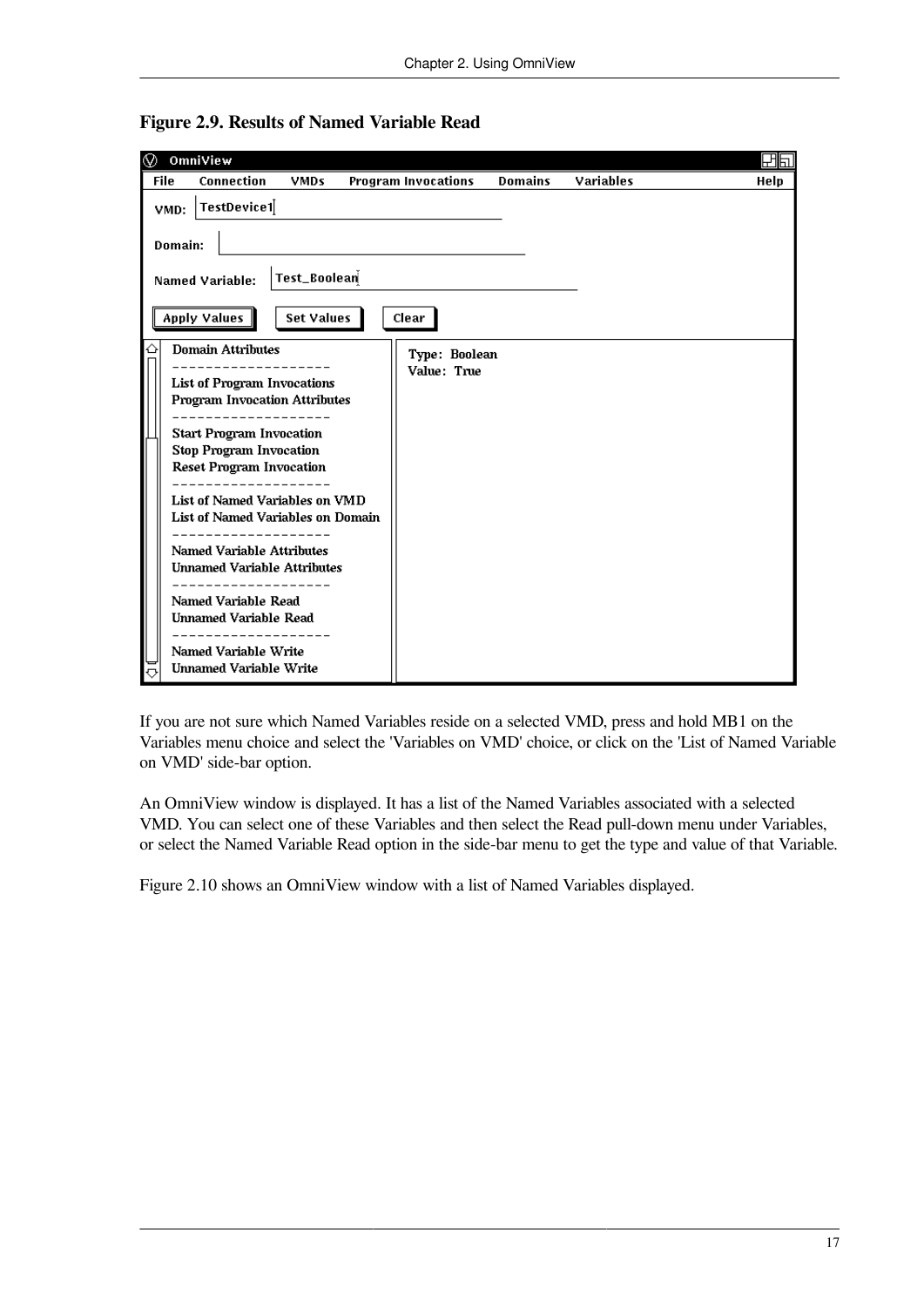

<span id="page-23-0"></span>**Figure 2.10. List of Named Variables**

To read an Unnamed Variable, select either the Unnamed Variable Read side-bar choice or the Unnamed Variable Read pull-down menu option under the Variables menu bar choice. OmniView displays a window as shown in [Figure](#page-24-0) 2.11.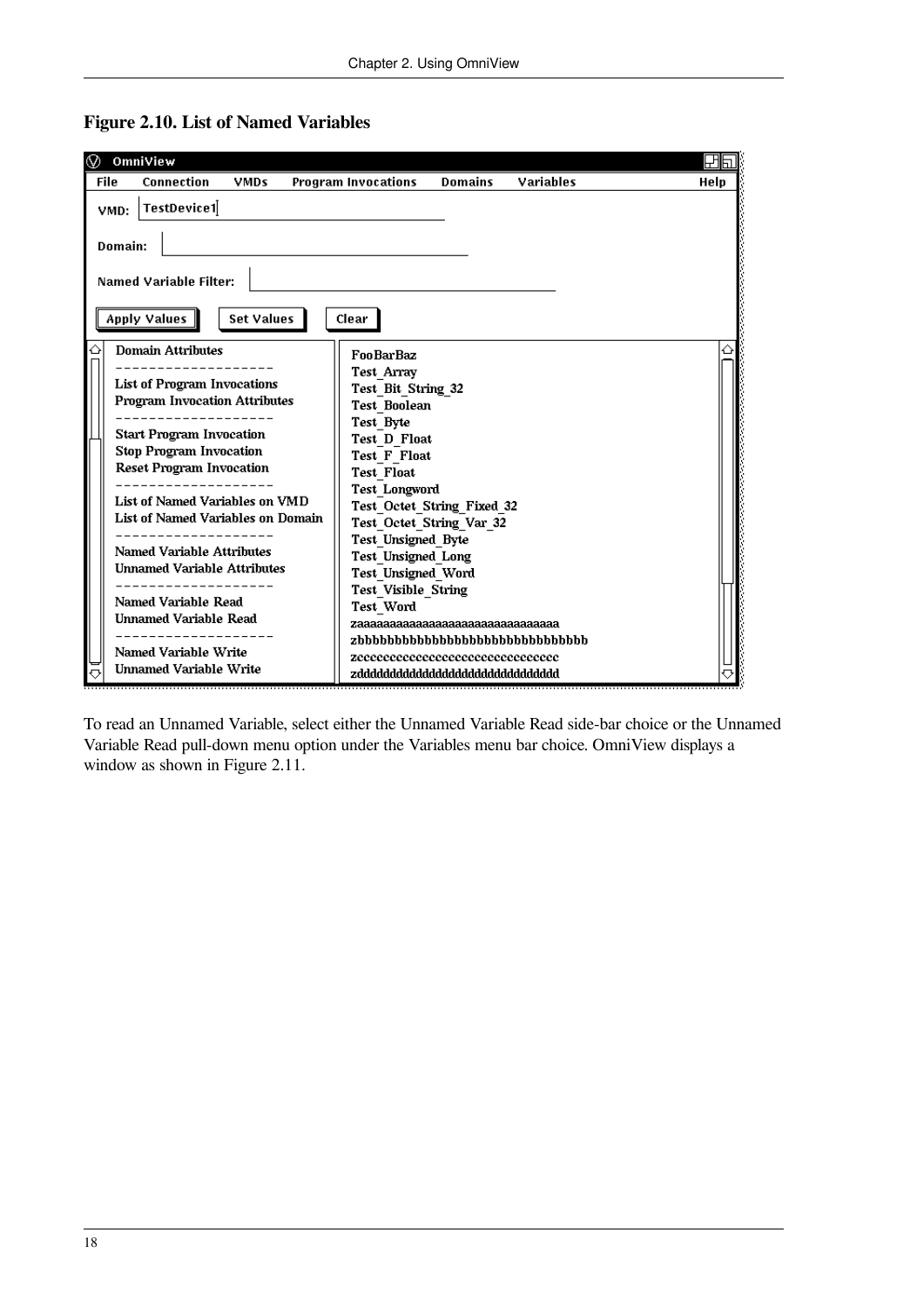| ⊛ | OmniView                                          |                                                     |                                  |                |                  |    | 田国   |
|---|---------------------------------------------------|-----------------------------------------------------|----------------------------------|----------------|------------------|----|------|
|   | <b>File</b><br>Connection                         | <b>VMDs</b>                                         | <b>Program Invocations</b>       | <b>Domains</b> | <b>Variables</b> |    | Help |
|   | TestDevice1<br>VMD:                               |                                                     |                                  |                |                  |    |      |
|   | Domain:                                           |                                                     |                                  |                |                  |    |      |
|   | <b>Named Variable Filter:</b>                     |                                                     |                                  |                |                  |    |      |
|   | <b>Apply Values</b>                               | <b>Address Type:</b>                                | OmniView: Unnamed Variable Read  |                |                  | 田同 |      |
| ♤ | Domain Attribut                                   | <b> <sup>●</sup></b> Numeric<br>$\bigcirc$ Symbolic |                                  |                |                  |    |      |
|   | List of Program 1<br>Program Invocat VMD:         |                                                     | TestDevice1                      |                |                  |    |      |
|   | <b>Start Program Ir</b><br><b>Stop Program In</b> |                                                     | <b>Unnamed Variable Address:</b> |                |                  |    |      |
|   | <b>Reset Program I</b>                            |                                                     |                                  |                |                  |    |      |
|   | List of Named Va<br>List of Named Va              |                                                     |                                  |                |                  |    |      |
|   | Named Variable<br><b>Unnamed Variab</b>           |                                                     |                                  |                |                  |    |      |
|   | Named Variable<br><b>Unnamed Variab</b> .         |                                                     |                                  |                |                  |    |      |
|   | Named Variable                                    |                                                     |                                  |                |                  |    |      |
|   | <b>Unnamed Variab.</b>                            |                                                     | OК                               | Cancel         |                  |    |      |

#### <span id="page-24-0"></span>**Figure 2.11. Unnamed Variable Read**

In the Unnamed Variable Read screen, the following guidelines apply:

- Radio buttons are used to specify the address type.
- The address type is Numeric or Symbolic. OmniView provides the Numeric address type by default.
- When an Unnamed Variable Read window is displayed, the name of the selected VMD appears in the VMD text field.
- Enter the address of the Unnamed Variable in the text field labeled Unnamed Variable Address.

After the value is entered, click on the OK button or press Return. If the operation succeeds, you are returned to an OmniView main window where information about the Unnamed Variable is displayed. If the operation fails, a message box appears with text that indicates the operation has failed.

• The Apply button can be used to read Unnamed Variables only while you are reading Unnamed Variables.

When you use the Apply button with Unnamed Variable Attributes, the address type is not changed. OmniView uses the address type that it has stored after a successful Unnamed Variable Attributes operation.

• The initial address type selected is stored by OmniView and is used as the address type until you: 1) select another address type in the Unnamed Variable Attribute dialog box; 2) update another address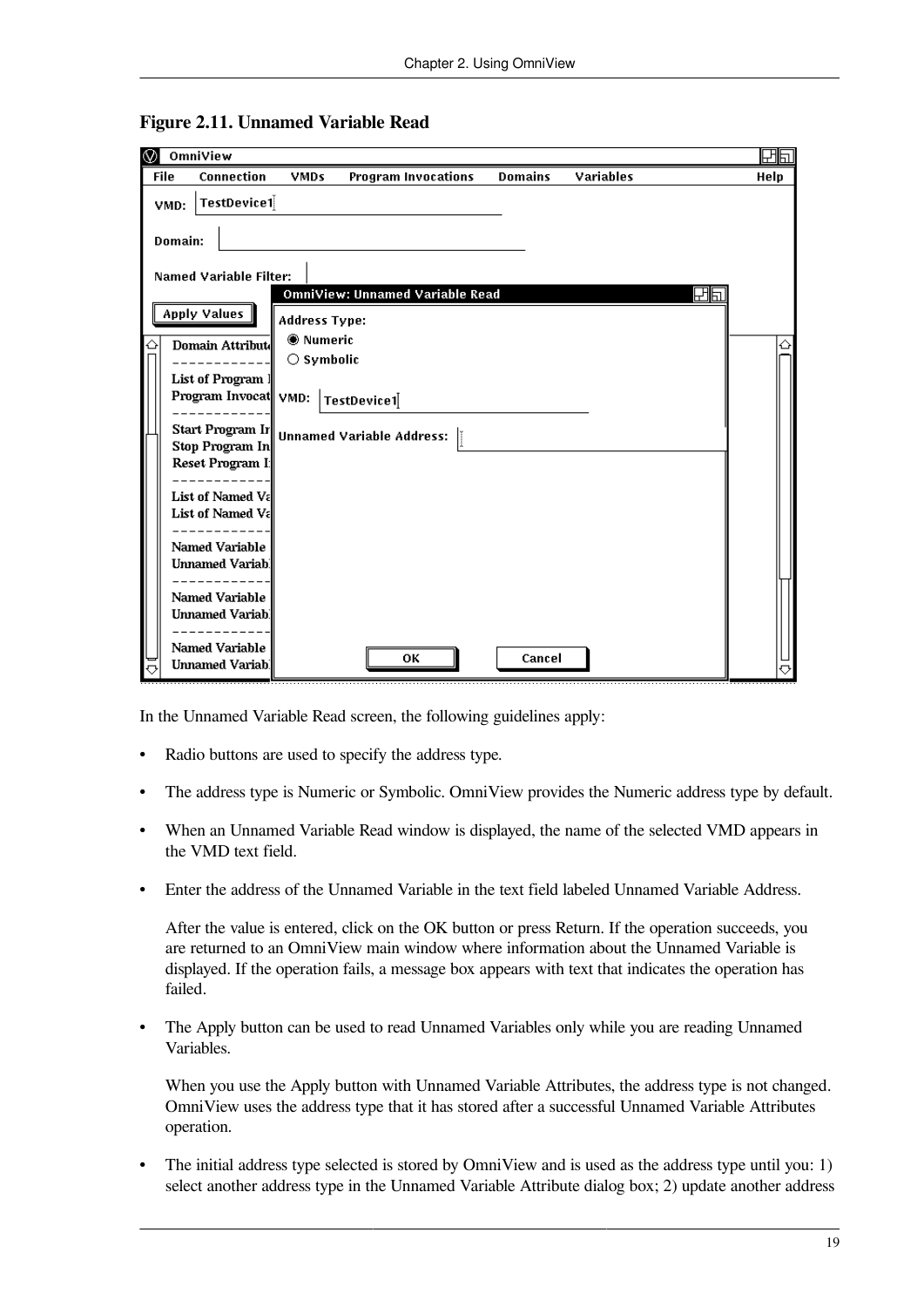value in the Unnamed Variable Attributes dialog box, if necessary; 3) click on OK; and 4) have an operation that succeeds.

When you enter the address of the Unnamed Variable and activate the OK button, OmniView displays the type and value of the Unnamed Variable as shown in [Figure](#page-25-2) 2.12.

<span id="page-25-2"></span>**Figure 2.12. Unnamed Variable Read Result**

| ⊛                                                                                                                                                                                                                                                                                                                                                                                                                                                                               | OmniView                                              |             |                                |                |                  | 団団   |
|---------------------------------------------------------------------------------------------------------------------------------------------------------------------------------------------------------------------------------------------------------------------------------------------------------------------------------------------------------------------------------------------------------------------------------------------------------------------------------|-------------------------------------------------------|-------------|--------------------------------|----------------|------------------|------|
| <b>File</b>                                                                                                                                                                                                                                                                                                                                                                                                                                                                     | <b>Connection</b>                                     | <b>VMDs</b> | <b>Program Invocations</b>     | <b>Domains</b> | <b>Variables</b> | Help |
|                                                                                                                                                                                                                                                                                                                                                                                                                                                                                 | <b>TestDevice1</b><br>VMD:                            |             |                                |                |                  |      |
|                                                                                                                                                                                                                                                                                                                                                                                                                                                                                 | <b>Unnamed Variable Address:</b>                      |             | 16384                          |                |                  |      |
|                                                                                                                                                                                                                                                                                                                                                                                                                                                                                 |                                                       |             | Clear                          |                |                  |      |
| <b>Set Values</b><br>Apply Values  <br><b>Domain Attributes</b><br><b>List of Program Invocations</b><br><b>Program Invocation Attributes</b><br><b>Start Program Invocation</b><br><b>Stop Program Invocation</b><br><b>Reset Program Invocation</b><br>List of Named Variables on VMD<br>List of Named Variables on Domain<br>--------------<br><b>Named Variable Attributes</b><br><b>Unnamed Variable Attributes</b><br>Named Variable Read<br><b>Unnamed Variable Read</b> |                                                       |             | Type: Unsigned<br>Value: 30420 |                |                  |      |
|                                                                                                                                                                                                                                                                                                                                                                                                                                                                                 | Named Variable Write<br><b>Unnamed Variable Write</b> |             |                                |                |                  |      |

## <span id="page-25-0"></span>**2.3.1.1. Guidelines for Reading Variables**

The following guidelines apply to reading variables:

- Arrays are displayed recursively.
- Variables of type Boolean have a value of True or False, and non-zero values are interpreted as True.
- Octet strings are displayed with a hexadecimal equivalent for each byte. Bytes are separated by a space.
- An Unnamed Variable read follows the same Apply button rules as those for Unnamed Variable Attributes.

## <span id="page-25-1"></span>**2.3.2. Writing Variables with OmniView**

To write a new value to a Named Variable on a selected VMD, you can press and hold MB1 on the Variables menu bar choice to get the Write Named Variable option, or click on the Named Variable Write side-bar option.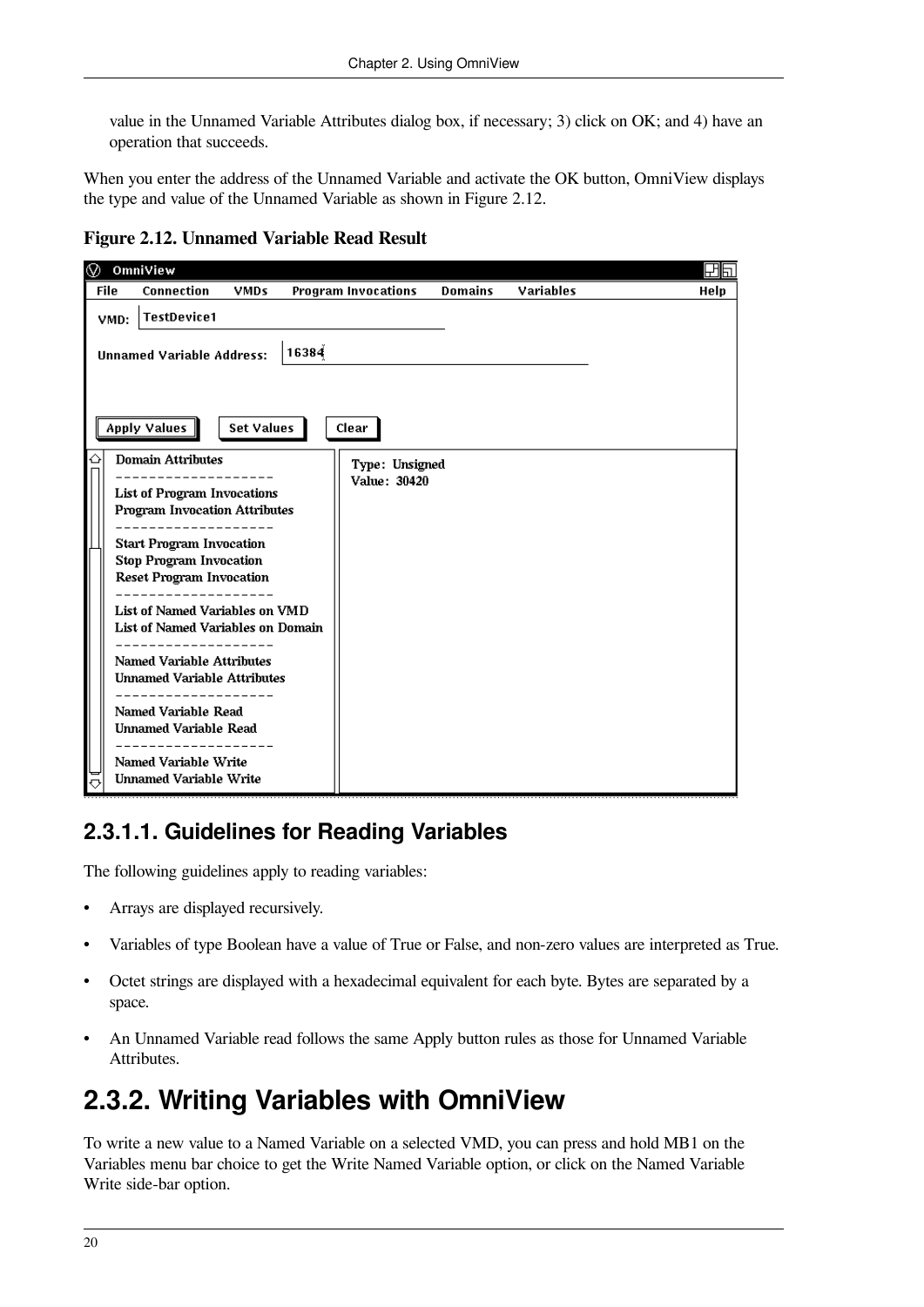When you select the Named Variable option under the Variables menu bar choice or the Named Variable Write side-bar option, OmniView displays a window as shown in [Figure](#page-26-0) 2.13 that prompts you for the name of the Variable.

| ⊛ | OmniView                                                                                                                                                                                          |                                               |                                       |                |                  | 団団   |
|---|---------------------------------------------------------------------------------------------------------------------------------------------------------------------------------------------------|-----------------------------------------------|---------------------------------------|----------------|------------------|------|
|   | <b>File</b><br>Connection                                                                                                                                                                         | <b>VMDs</b>                                   | <b>Program Invocations</b>            | <b>Domains</b> | <b>Variables</b> | Help |
|   | I<br>VMD Filter:                                                                                                                                                                                  |                                               |                                       |                |                  |      |
|   |                                                                                                                                                                                                   |                                               | <b>OmniView: Named Variable Write</b> |                | 団同               |      |
|   | <b>Apply Values</b>                                                                                                                                                                               | VMD:                                          | TestDevice1                           |                |                  |      |
| ↩ | Domain Attribut<br>Program Invoca<br><b>Start Program I:</b><br>Stop Program Ir<br>Reset Program 1<br><b>List of Named V</b><br><b>List of Named V</b><br>Named Variable<br><b>Unnamed Varial</b> | Domain:<br>List of Program    Named Variable: | ОΚ                                    | Cancel         |                  |      |
|   | Named Variable Read<br><b>Unnamed Variable Read</b><br>Named Variable Write<br><b>Unnamed Variable Write</b>                                                                                      |                                               |                                       |                |                  |      |

#### <span id="page-26-0"></span>**Figure 2.13. Named Variable Write Window**

After you enter the name of the Variable and activate the OK button, OmniView displays a new window as shown in [Figure](#page-27-0) 2.14. Select the value you wish to change, enter a new value for the Named Variable, and activate the Apply or OK button. The new value becomes the current value. If the Write operation succeeds, the value of the Variable as shown in the dialog box is updated.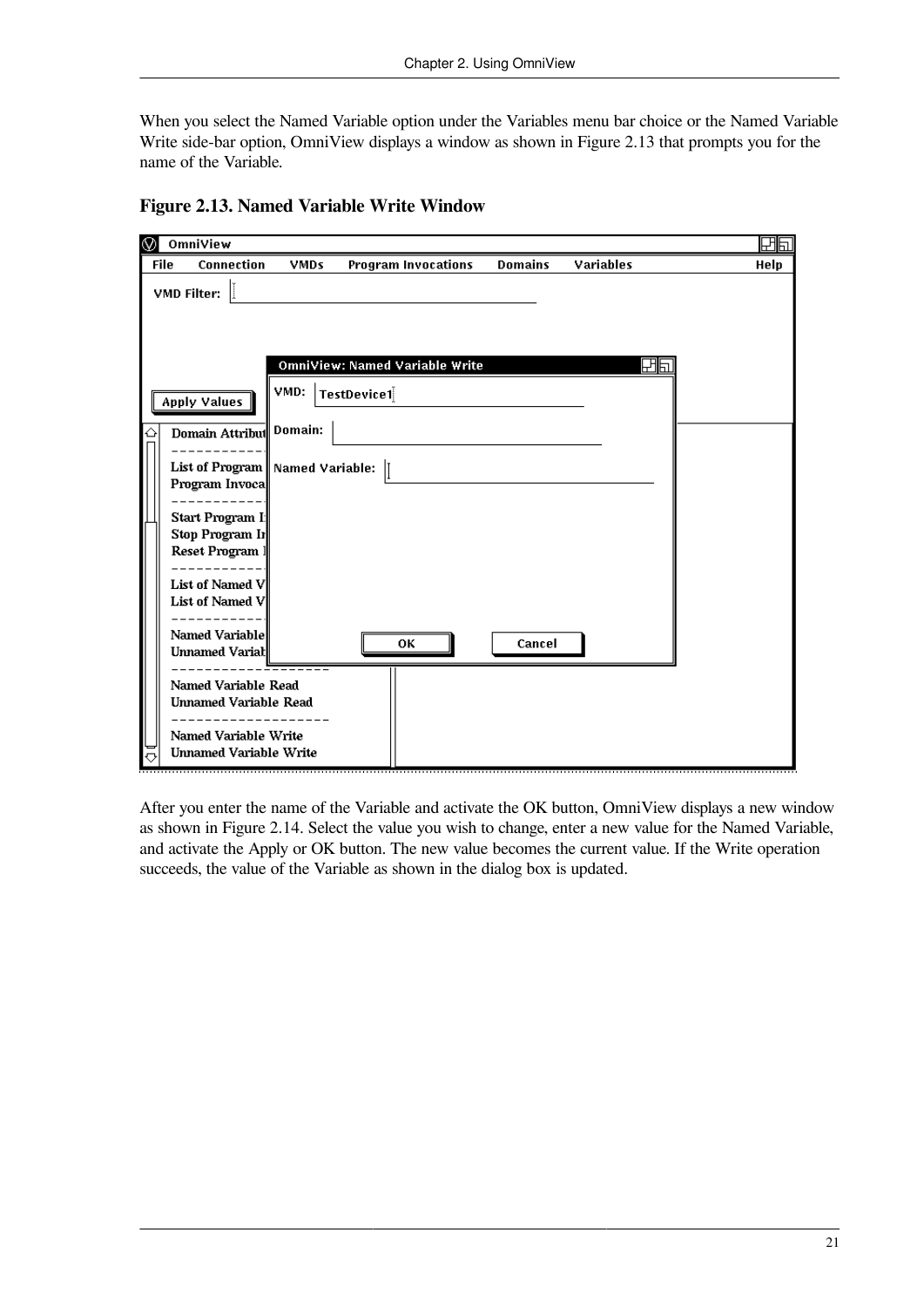| $^{\circledR}$<br>OmniView                                                                                                 | 団団          |  |  |
|----------------------------------------------------------------------------------------------------------------------------|-------------|--|--|
| <b>OmniView: Named Variable Write</b>                                                                                      | 田国          |  |  |
| Named Variable: Test_Longword                                                                                              |             |  |  |
| Type: Integer<br>Value: 34567892                                                                                           | ΟК<br>Apply |  |  |
|                                                                                                                            | Cancel      |  |  |
|                                                                                                                            |             |  |  |
|                                                                                                                            |             |  |  |
|                                                                                                                            |             |  |  |
| Old Value:<br>New Value:                                                                                                   |             |  |  |
| Named Variable Read<br><b>Unnamed Variable Read</b><br>$- -$<br>Named Variable Write<br><b>Unnamed Variable Write</b><br>や |             |  |  |

## <span id="page-27-0"></span>**Figure 2.14. Enter Named Variable Write Value**

To change the value of an Unnamed Variable, select the Unnamed Variable Write side-bar option or choose Write Unnamed Variables from the Variables pulldown menu choice. OmniView then displays the window as shown in [Figure](#page-28-0) 2.15.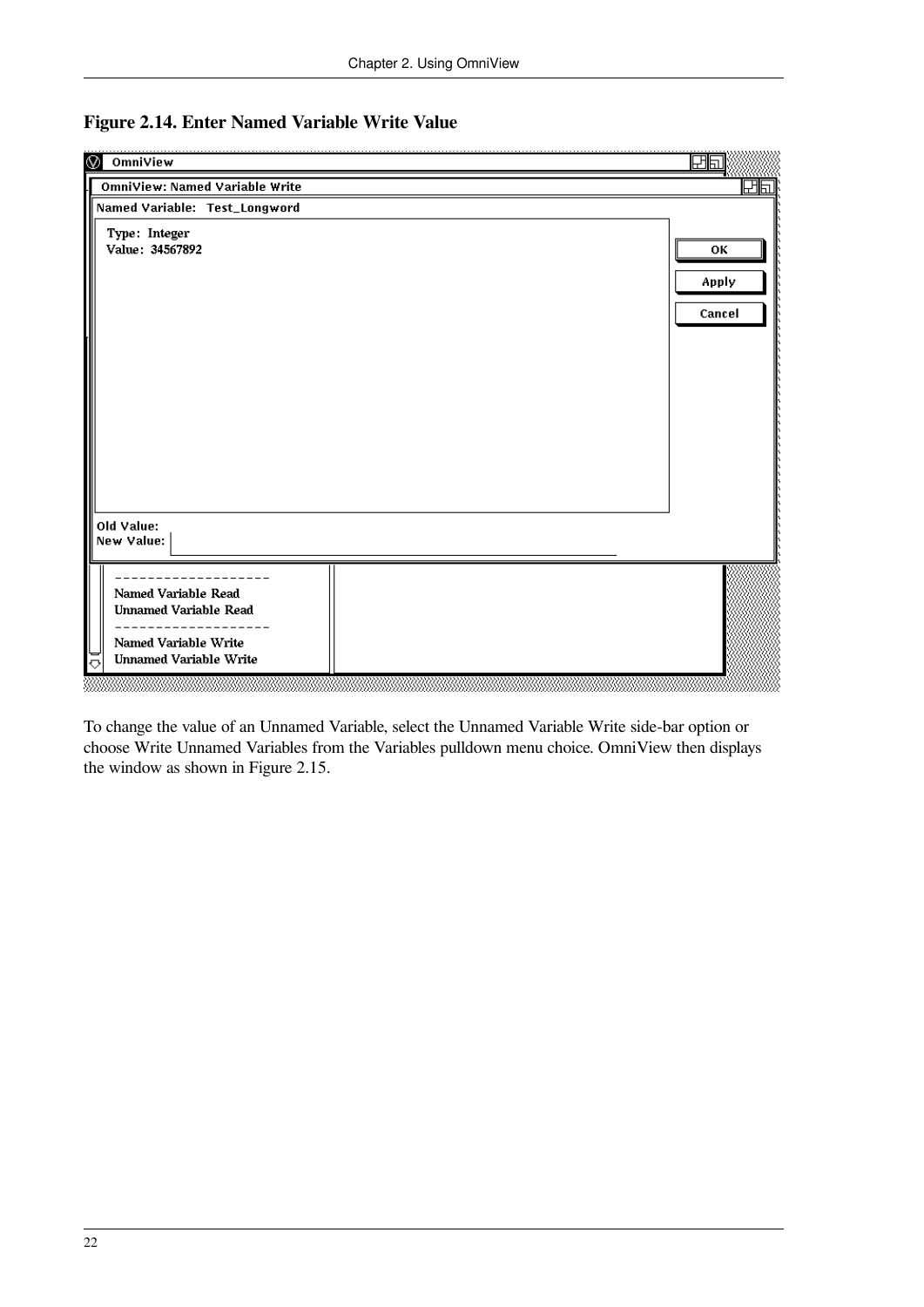| $\circledR$ | OmniView                                                    |                      |                                         |                |                  |    | 田同   |
|-------------|-------------------------------------------------------------|----------------------|-----------------------------------------|----------------|------------------|----|------|
| <b>File</b> | Connection                                                  | <b>VMDs</b>          | <b>Program Invocations</b>              | <b>Domains</b> | <b>Variables</b> |    | Help |
| VMD Filter: |                                                             |                      |                                         |                |                  |    |      |
|             |                                                             |                      |                                         |                |                  |    |      |
|             |                                                             |                      |                                         |                |                  |    |      |
|             |                                                             |                      |                                         |                |                  |    |      |
|             |                                                             |                      | <b>OmniView: Unnamed Variable Write</b> |                |                  | 団団 |      |
|             | <b>Apply Values</b>                                         |                      |                                         |                |                  |    |      |
|             |                                                             | <b>Address Type:</b> |                                         |                |                  |    |      |
| ♤           | Domain Attribu                                              | <b>Mumeric</b>       |                                         |                |                  |    |      |
|             |                                                             | $\bigcirc$ Symbolic  |                                         |                |                  |    |      |
|             | List of Program                                             |                      |                                         |                |                  |    |      |
|             | Program Invoci VMD:                                         |                      | TestDevice1                             |                |                  |    |      |
|             | <b>Start Program</b>                                        |                      |                                         |                |                  |    |      |
|             | <b>Stop Program I</b>                                       |                      | <b>Unnamed Variable Address:</b>        |                |                  |    |      |
|             | <b>Reset Program</b>                                        |                      |                                         |                |                  |    |      |
|             |                                                             |                      |                                         |                |                  |    |      |
|             | List of Named \                                             |                      |                                         |                |                  |    |      |
|             | List of Named \                                             |                      |                                         |                |                  |    |      |
|             | Named Variable                                              |                      |                                         |                |                  |    |      |
|             | <b>Unnamed Varia</b>                                        |                      |                                         |                |                  |    |      |
|             |                                                             |                      |                                         |                |                  |    |      |
|             | Named Variabld                                              |                      |                                         |                |                  |    |      |
|             | <b>Unnamed Varia</b>                                        |                      |                                         |                |                  |    |      |
|             |                                                             |                      |                                         |                |                  |    |      |
|             | Named Variabld                                              |                      | ΟК                                      | Cancel         |                  |    |      |
|             | <b>Unnamed Varia</b><br>,,,,,,,,,,,,,,,,,,,,,,,,,,,,,,,,,,, |                      |                                         |                |                  |    |      |

<span id="page-28-0"></span>**Figure 2.15. Unnamed Variable Write**

- Radio buttons are used to specify the address type.
- The address type is Numeric or Symbolic. OmniView provides the Numeric address type by default.
- When an Unnamed Variable Write window is displayed, the name of the selected VMD appears in the VMD text field.
- Enter the address of the Unnamed Variable in the text field labeled Unnamed Variable Address.
- After the value is entered, click on the OK button or press Return.

When you enter an appropriate address, OmniView displays a window as shown in [Figure](#page-29-1) 2.16.

The address, type, and current value of the Variable are shown. Select the value listed in the window, then enter the new value and activate the OK or Apply button. The new value becomes the current value.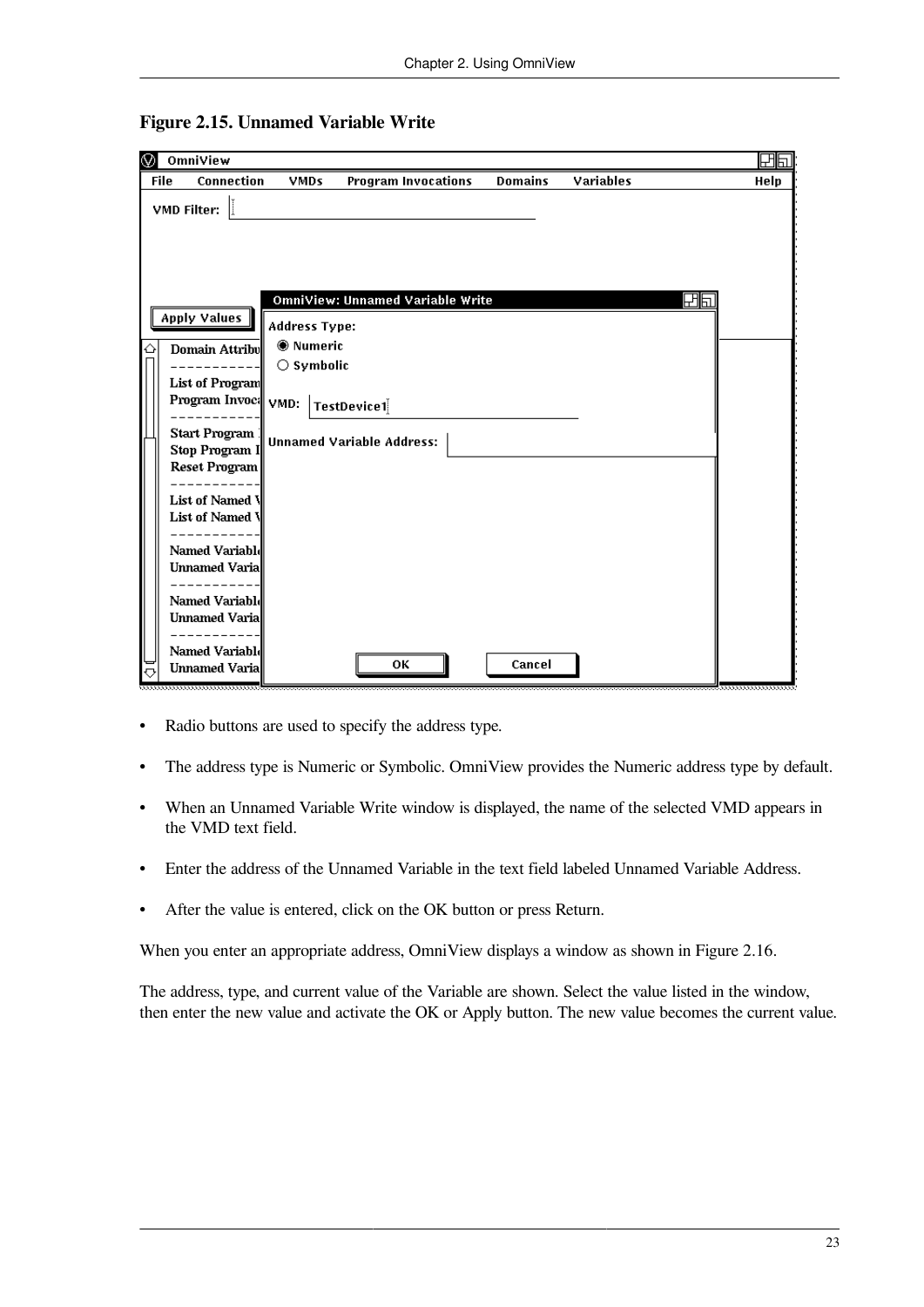| <b>O</b> OmniView                            |                                                                                                                                                                                          | 团団                    |
|----------------------------------------------|------------------------------------------------------------------------------------------------------------------------------------------------------------------------------------------|-----------------------|
| <b>File</b>                                  | OmniView: Unnamed Variable Write                                                                                                                                                         | 田団                    |
| <b>VMD</b>                                   | <b>Unnamed Variable Address: 16384</b>                                                                                                                                                   |                       |
| Appl<br>♦<br>Do<br>Lisl<br>Pri<br>Sta<br>Std | Type: Unsigned<br>Value: 30420                                                                                                                                                           | ΟК<br>Apply<br>Cancel |
| Re<br>Lis<br>Lis<br>Na<br>ᆖ<br>♡             | Old Value:<br>New Value:  <br><u>Un<del>kumaa , armore , maroa</del></u><br>Named Variable Read<br><b>Unnamed Variable Read</b><br>Named Variable Write<br><b>Unnamed Variable Write</b> |                       |

#### <span id="page-29-1"></span>**Figure 2.16. Unnamed Variable Write Result**

## <span id="page-29-0"></span>**2.3.2.1. Guidelines for Writing Variables**

The following guidelines apply to writing variables:

- Bitstrings and octet strings must be entered in their entirety.
- Octet strings should be entered with hexadecimal equivalent for each byte, with a space between each byte. Each byte should be represented by two digits. If the hexadecimal equivalent is less than ten (10), a zero should precede the hexadecimal value. For example, a byte that has a hexidecimal equivalent of "A" should be entered as "0A".
- Make a Boolean value False by entering a single zero with any number of spaces preceding it. Any other value is interpreted as True.
- In MMS, octet strings and visible strings can be of varying length. A Variable read cannot indicate whether the length is fixed or varying. OmniView will permit the user to enter a value of any length, provided it is less than or equal to OMNI\$K\_OCTET\_STR\_WC\_MAX or OMNI \$K\_VISIBLE\_STRING\_MAX (in OMNI\$DEFS). It is up to the device to reject the value.
- Unless the type of Variable is a Visible String, OmniView removes all whitespaces from the front of the input value.
- An integer may be 8, 16, or 32 bits. When an integer is read, OmniView recognizes it only as an integer. OmniView cannot check the input value to determine if the Variable on the device is large enough to accommodate the user's value. The value is checked to ensure that it is between zero (0) and  $2^{31}$  - 1 if it is unsigned and between -  $2^{31}$  and  $2^{31}$  - 1 if it is signed.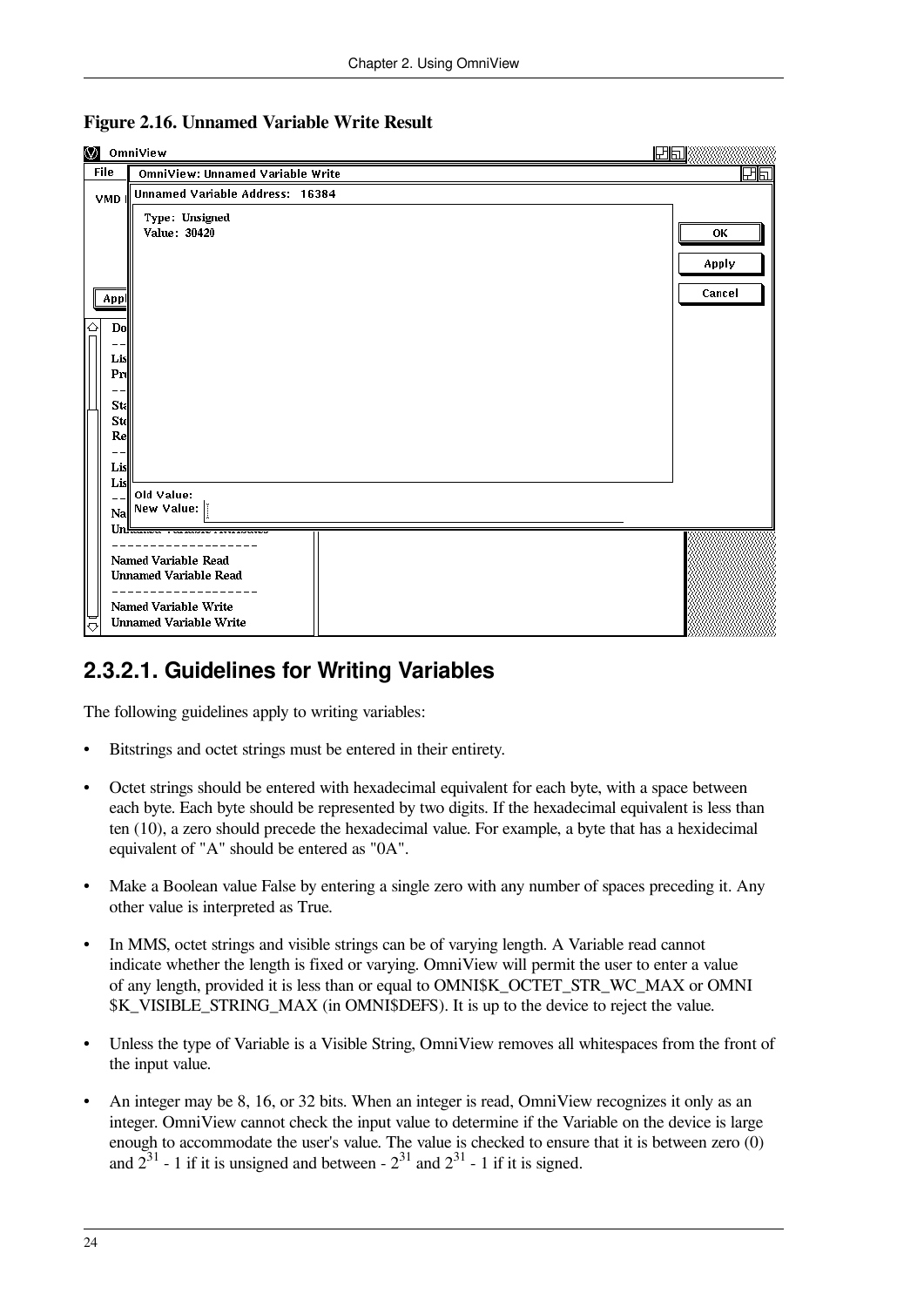# <span id="page-30-0"></span>**Appendix A. Appendix A: OmniView Error Messages**

OmniView returns the subset of VSI OMNI error messages that are listed in [Table](#page-30-1) A-1.

### <span id="page-30-1"></span>**Table A.1. OmniView Error Messages**

| <b>OmniView Error</b>       | <b>OmniView Message</b>                                      |
|-----------------------------|--------------------------------------------------------------|
| <b>INITIATE_REJECT</b>      | Initiate rejected                                            |
| <b>INITFAIL</b>             | <b>Initiate Request Failed</b>                               |
| <b>INITIATE_ERR</b>         | <b>Initiate Error</b>                                        |
| INITIATE_CNF_ERR            | <b>Initiate Confirm Error</b>                                |
| <b>VERSION_INCOMPATIBLE</b> | Service Error Class- Initiate: Version Incompatible          |
| MAX_SEGMENT_INSUFF          | Service Error Class- Initiate: Max Seg Insufficient          |
| MAX_SVCS_OUT_SRC_INSUFF     | Service Error Class- Initiate: Max Svcs Out Calling<br>In    |
| MAX_SVCS_OUT_DEST_INSUFF    | Service Error Class- Initiate: Max Svcs Out Called<br>In     |
| SVC_CBB_INSUFF              | Service Error Class- Initiate: Svc Cbb Insufficient          |
| PARAMETER_CBB_INSUFF        | Service Error Class- Initiate: Param Cbb<br>Insufficient     |
| NESTING_LEVEL_INSUFF        | Service Error Class- Initiate: Nesting Level<br>Insufficient |
| OTHER_INITIATE              | Service Error Class- Initiate: Other                         |
| INITIATE_ERR_IND_ERR        | <b>Initiate Error Indication Error</b>                       |
| CONCLUDE_REJECTED           | Conclude rejected                                            |
| CONCLUDE_RSP_ERR            | Conclude Error                                               |
| CONCLUDE_RSP_FINISH_ERR     | Conclude Response Error                                      |
| CONCLUDE_ERR_IND_ERR        | <b>Conclude Error Indication Error</b>                       |
| CONCLUDE_CNF_FINISH_ERR     | Conclude Confirm Finish Error                                |
| <b>ABORT_ERR</b>            | Service Error Class- Vmd-State: Other                        |
| <b>ABORT_IND_ERR</b>        | <b>Abort Indication Error</b>                                |
| NOT_FOUND                   | Can not locate specified object                              |
| <b>GETDOMATTR_REQ_ERR</b>   | Get Domain Attributes Request Service Error                  |
| GETDOMATTR_CNF_ERR          | Get Domain Attributes Confirmation Service Error             |
| GETPIATTR_REQ_ERR           | Get Program Invocation Attributes Request Service<br>Error   |
| <b>GETPIATTR_CNF_ERR</b>    | Get Program Invocation Attributes Confirmation<br>Service    |
| GET_NAME_LIST_REQ_ERR       | Get Name List Request Error                                  |
| GET_NAME_LIST_CNF_ERR       | Get Name List Confirm Error                                  |